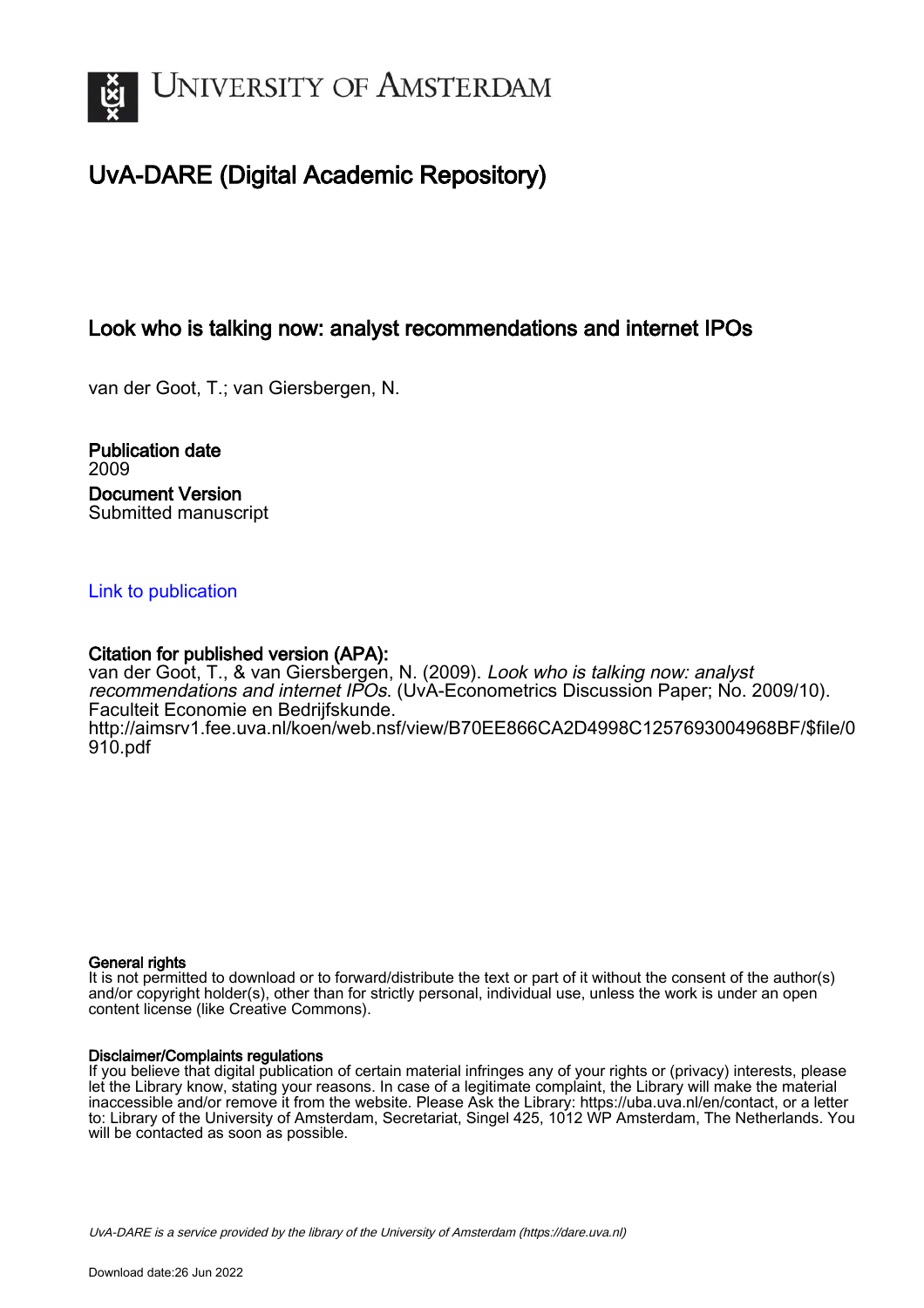# **Look Who is Talking Now**

Tjalling van der Goot\* University of Amsterdam

and

Noud van Giersbergen University of Amsterdam

\* Corresponding author. Correspondence address: University of Amsterdam Business School, Roetersstraat 11, 1018 WB Amsterdam, The Netherlands. Phone: +31 20 525 4171, Fax: +31 20 525 5281, E-mail: L.R.T.vanderGoot@uva.nl. All errors are the responsibility of the authors.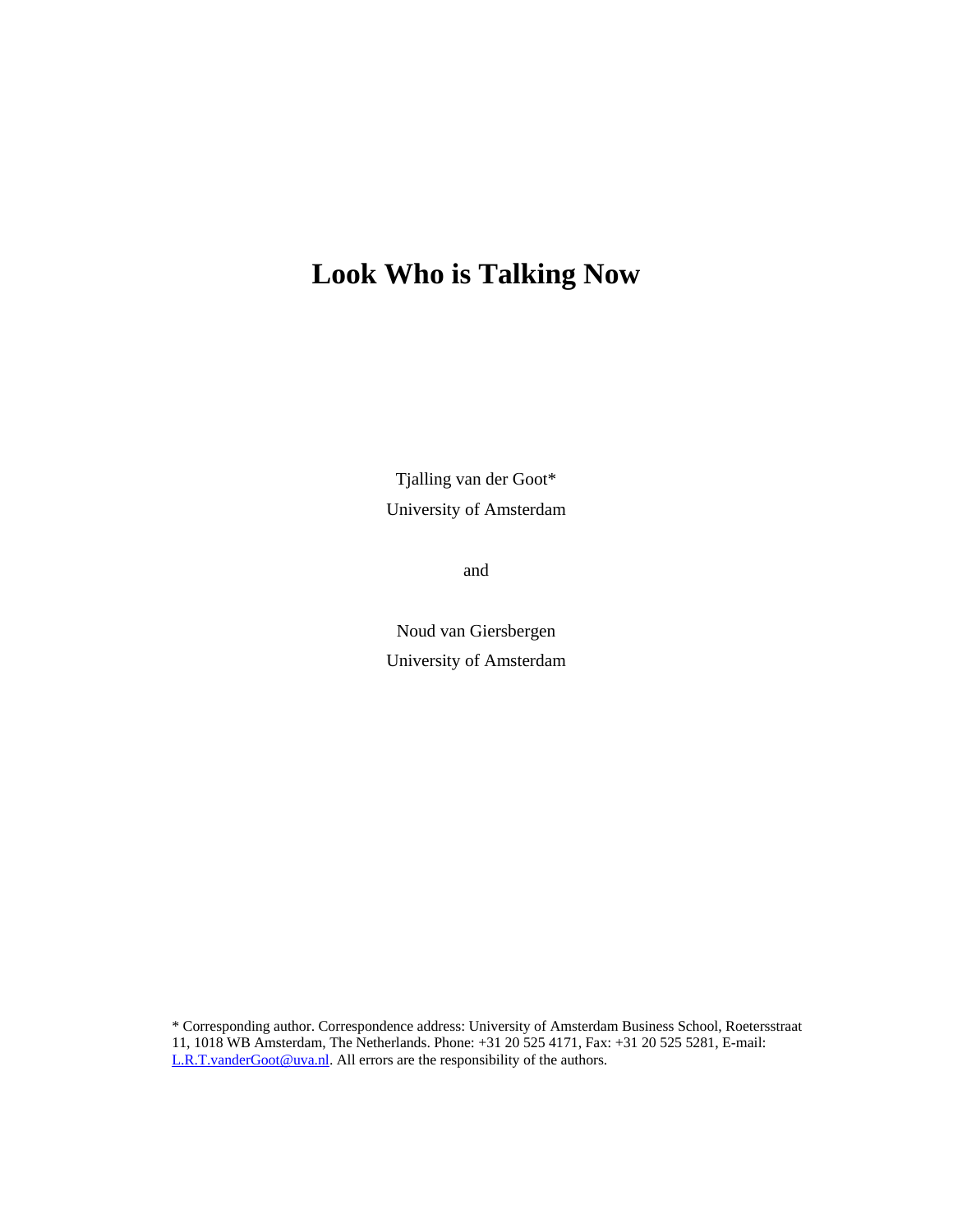# **Look Who is Talking Now**

#### **Abstract**

This paper examines analyst recommendations on internet firms that went public during 1997-2000. The motivation for the paper is that analyst recommendations during the internet bubble and its subsequent burst were the cause of the Global Settlement from April 2003. In addition, by using a single branch of industry cross-sectional industry effects do not play a role in the analyses. Key for this paper is whether the affiliation of the analyst (lead manager, co-lead manager or unaffiliated brokerage firm) plays a role in the recommendation. Also, we have examined the relation between the analyst recommendation and the prestige of the investment bank. Furthermore, we have run regressions to analyze the relation between the analyst recommendations and both firm-specific and equity market characteristics. Finally, we examine to which extent the analyst recommendations for the same firm around a specific date are qualitatively similar.

Our findings provide evidence that the type of investment bank does matter. In general, regardless the periods of time examined the recommendations of the unaffiliated brokerage firms have significantly lower ratings compared to those of each of the other two types of investment banks.

The outcome from the regressions shows that analyst recommendations are a decreasing function of the number of shares offered as a percentage of total shares after IPO: the higher this percentage, the better the recommendation. Also, the higher the percentage changes of the NASDAQ index, the better the analyst recommendations.

Using a matched pairs approach we find that the average recommendation for the same firm around the same date of a co-lead manager is significantly lower than that of the lead manager or unaffiliated investment bank. The outcome holds under different model specifications.

Keywords: analyst recommendations, internet firms, initial public offerings JEL codes: G14, M40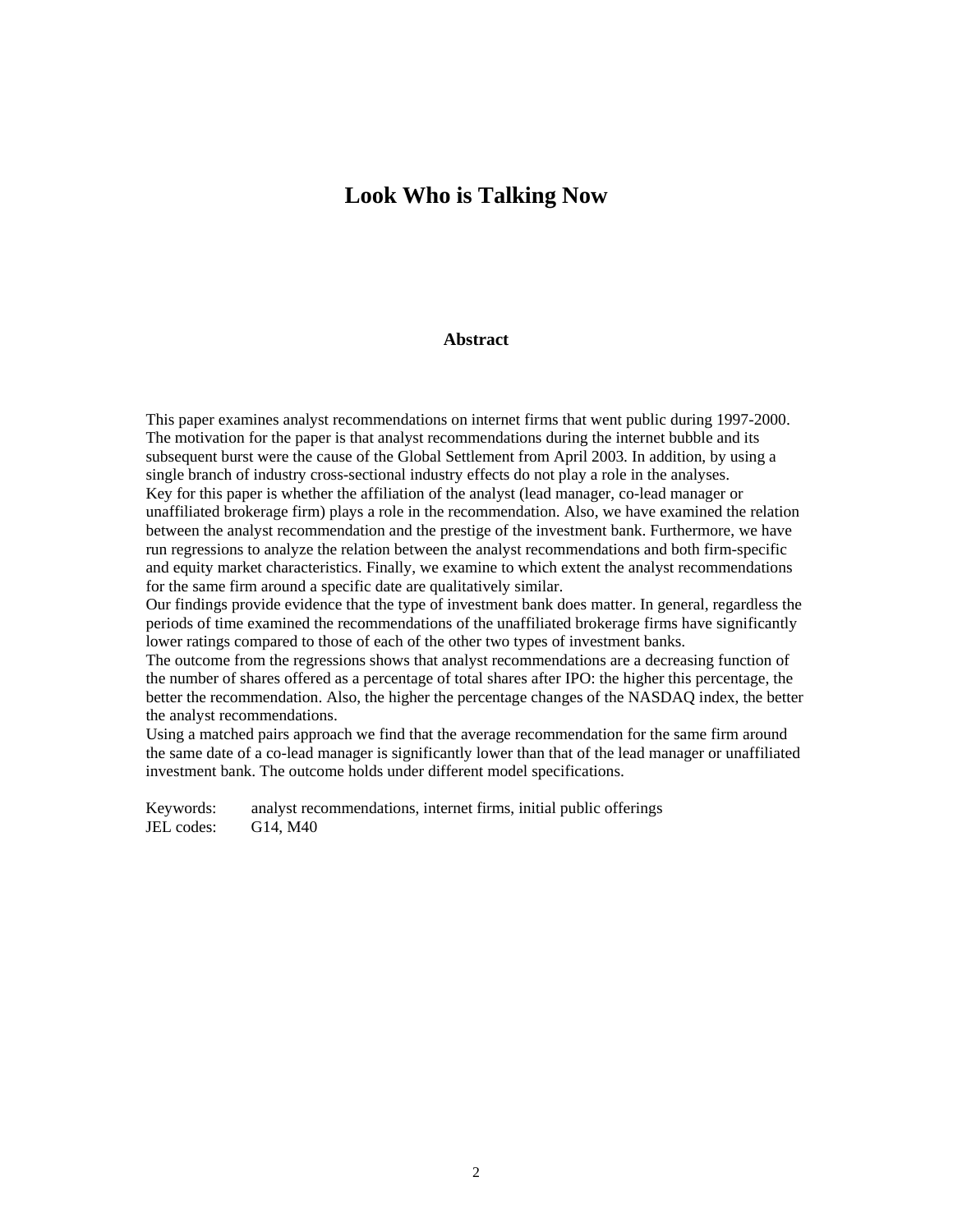## **Look Who is Talking Now**

## **1. Introduction**

There is an increasing attention by academic as well as non-academic media for the credibility and independence of financial analysts. They are alleged to be subject to conflicting interests: providing objective recommendations on stocks for their clients, on the one hand, and pursuing future investment banking business, on the other. First, the so-called Chinese Wall between the analysts and other employees of a financial institution was subject to hefty discussions. Then came the burst of the internet bubble in mid-2000 and the alleged overly optimistic recommendations that played a role. As a consequence, the New York Stock Exchange (NYSE) has changed Rule 472. In a similar way, NASDAQ Rule 2711 has been changed. In addition, the New York Attorney General reached a Global Settlement in April 2003 between ten of the most prestigious investment banks and regulators in the amount of \$ 1.4 billion. Among other things, parties involved agreed to separate research from investment banking to ensure that their research will be independent. See www.wikipedia.org for further details.

This study examines the recommendations of financial analysts with respect to internet IPOs during the years 1997-2000. The motivation for the paper is that analyst recommendations during the internet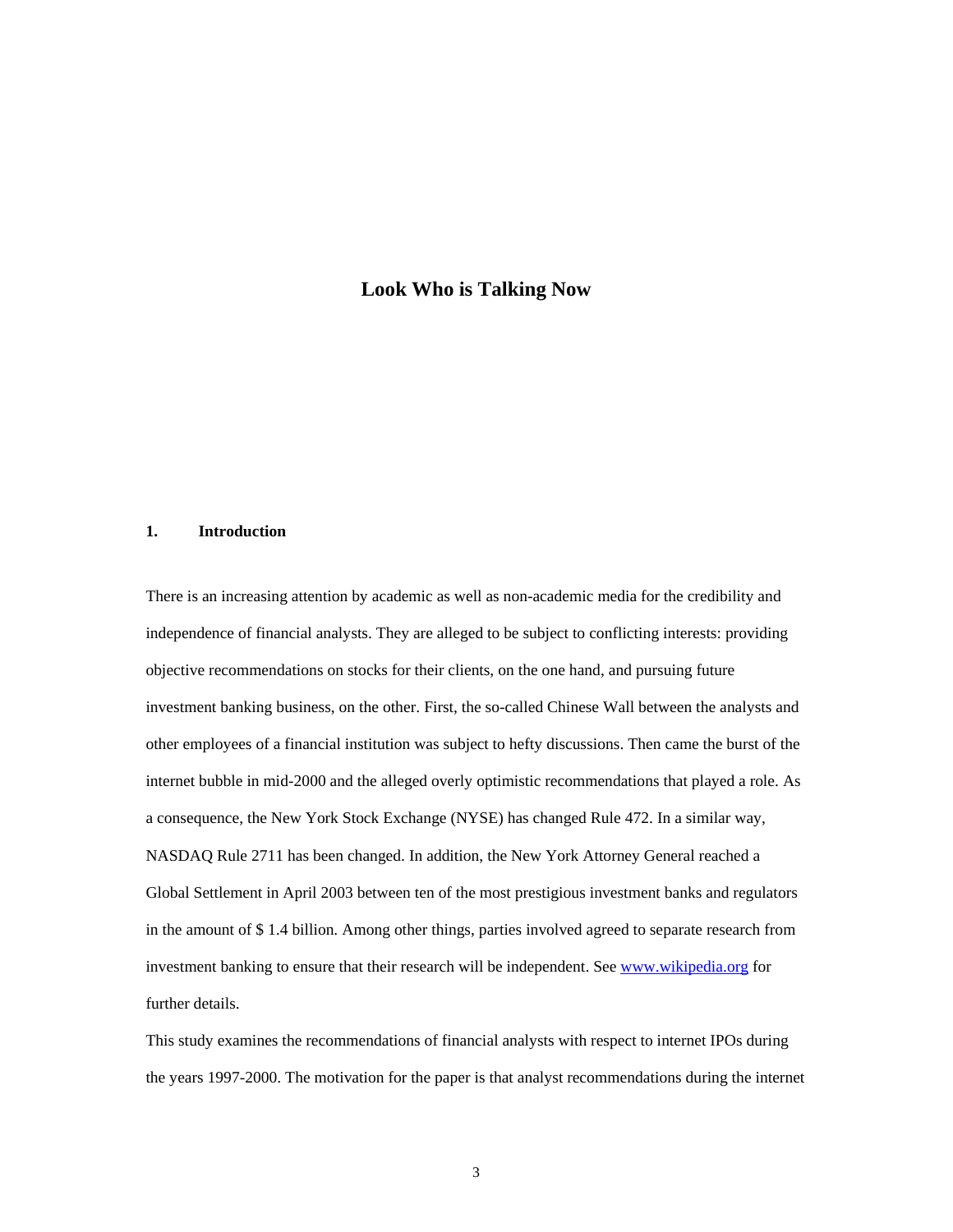bubble and its subsequent burst were the cause of the Global Settlement from April 2003. Internet firms have remarkably short lives: our sample of 328 internet IPOs contains 122 non-surviving firms (Botman *et al.*, 2007). Key for this paper is whether the affiliation of the analyst (lead manager, colead manager or unaffiliated brokerage firm) has played a role in the recommendation. Second, we have examined the relation between the analyst recommendation and the prestige of the investment bank based on the Carter and Manaster study (1990). Also, we examine to which extent the analyst recommendations for the same firm around a specific date are qualitatively similar. Finally, firmspecific characteristics and their relevance for the recommendations have been analyzed. Because of the availability of appropriate data since a number of years research on analyst recommendations has rapidly grown. Recently, there have been published a number of papers on analyst recommendations and their effects on stock returns. This paper contributes to the literature on the extent to which analyst recommendations can be explained by firm-specific characteristics, such as type of investment bank, and its prestige. By using a single branch of industry cross-sectional industry effects do not play a role in the analyses. In the setting of analyst recommendations, we take into account both accounting and non-accounting characteristics of the IPO firms examined. In addition, we include in our model IPO-specific variables, such as retained ownership of the single largest shareholder and shares offered in the IPO. In this way, our study contributes to the IPO literature as well as to studies on recommendations of financial analysts.

The remainder of the paper is organized as follows. Section two presents prior literature on financial analyst recommendations. Section three describes our data sample and their descriptive statistics. The fourth section presents the empirical results and robustness checks. The final section summarizes and concludes the paper.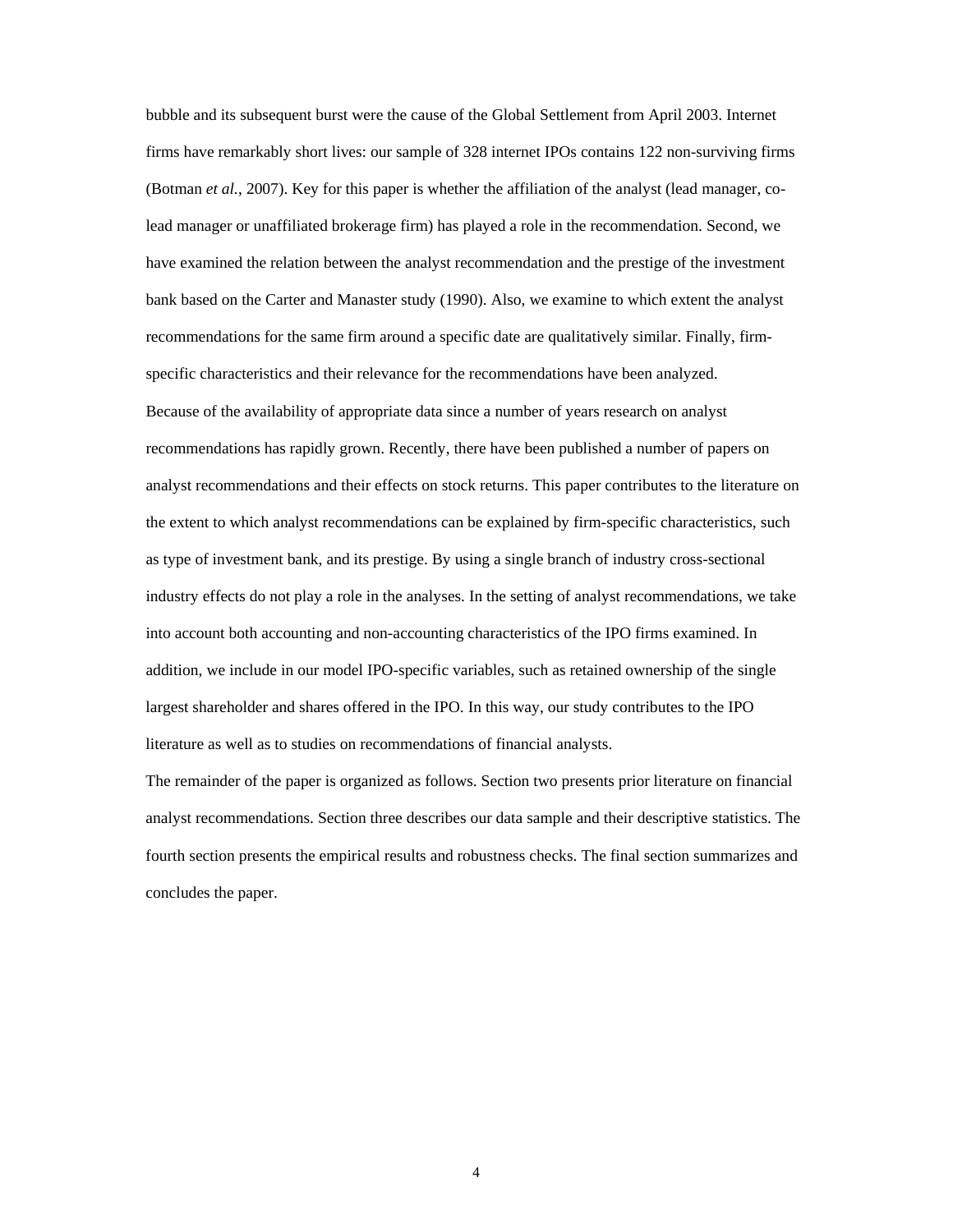#### **2. Prior Literature**

Intuitively, one assumes that financial analysts affiliated with an IPO firm are subject to conflicts of interests. Not surprisingly, a number of studies on analyst recommendations have examined this research question and compared the ratings of affiliated analysts to those of unaffiliated analysts. Michaely and Womack (1999) and Chen (2004) present empirical results that stock returns following lead analyst *Buy* recommendations are significantly lower than those following non-lead analyst *Buy*  recommendations. Michaely and Womack investigate two categories of affiliation, lead underwriters and non-lead underwriters. For a sample of 391 IPO firms gone public in 1990 and 1991 the authors examine 241 *Buy* recommendations. However, neither study controls for the timing of the recommendations. Bradley, Jordan, and Ritter (2003) provide evidence that after controlling for the timing and number of analysts initiating, the presence or absence of the lead underwriter makes no difference. It is one of the first papers to investigate the stock market reaction to analyst initiations at the end of the quiet period, which begins on or before a firm files its preliminary registration with the SEC, and ends 25 calendar days after the IPO. In July 2002, the SEC changed this to 40 calendar days. Bradley, Jordan, and Ritter (2003) find that market reactions will be stronger when multiple banks simultaneously initiate coverage; abnormal returns are much larger when more than one analyst initiates. In addition, the authors find that the abnormal returns experienced by firms with coverage initiated are concentrated in the days before the quiet period expires. The pre-event run-up is more pronounced for firms that ultimately receive multiple initiations. The empirical results of Bradley *et al.* (2003) provide evidence that both affiliated and unaffiliated analysts are competing for future investment banking business. Bradley, Jordan, and Ritter (2007) report that recommendations at the end of the quiet period are fundamentally different from those during the subsequent eleven months from the standpoint of market price and volume reactions. Second, affiliated underwriter upgrades and downgrades are associated with a greater market reaction than those from unaffiliated analysts, which is inconsistent with the market discounting recommendations from affiliated underwriters. Finally, Bradley *et al.* (2007) provide evidence that having more deal managers does result in more analyst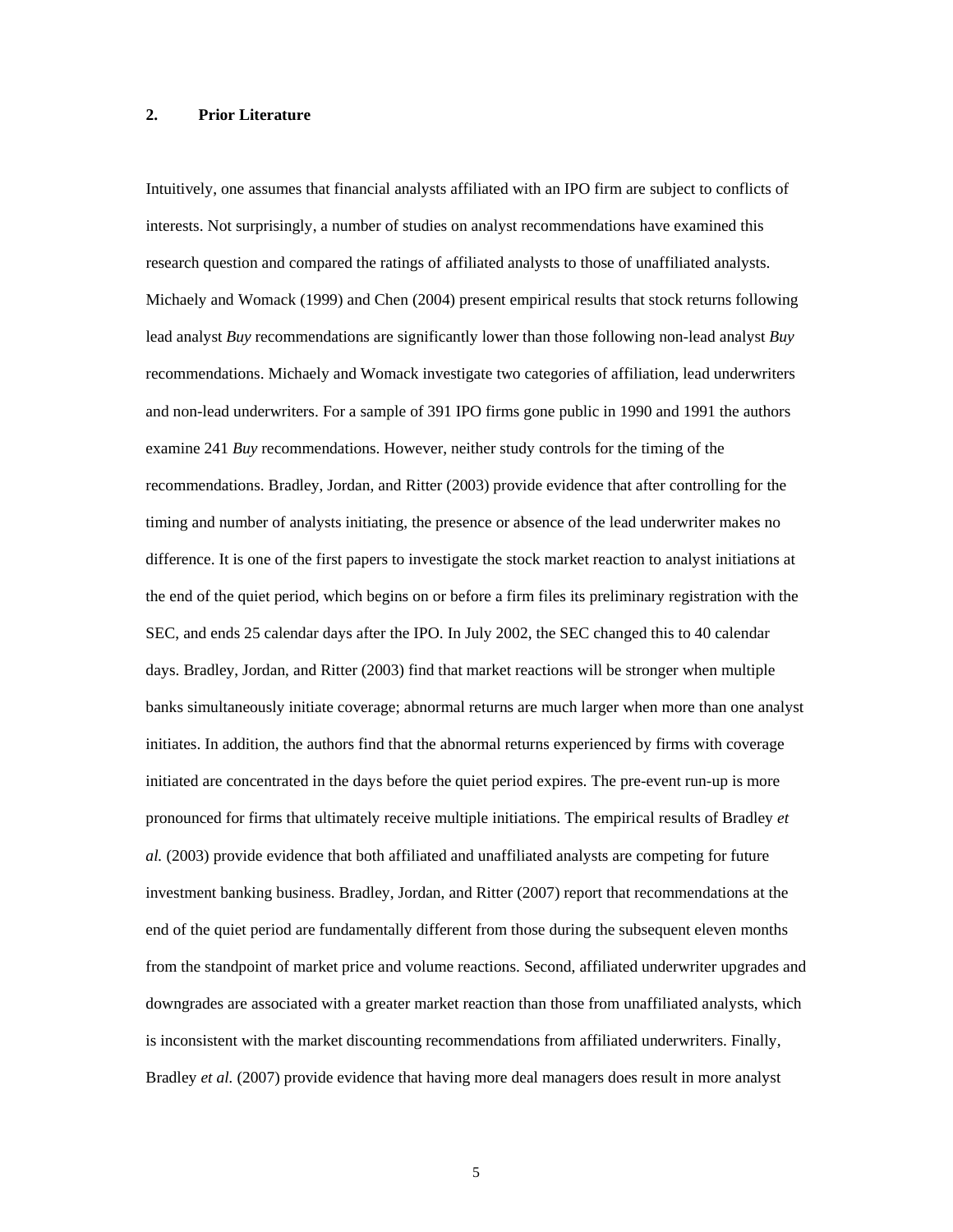coverage immediately following the end of the quiet period. Furthermore, their findings suggest that firms going public may be under the illusion that they are paying for research at the time of the IPO, but within a short period of time after the quiet period other factors appear the more important determinants of analyst coverage. McNichols, O'Brien, and Pamukcu (2007) provide empirical results that investors tend to discount *Buy* recommendations of affiliated analysts. Their findings are consistent with Michaely and Womack (1999), but inconsistent with several contemporaneous studies mentioned before. In contrast to Michaely and Womack, McNichols *et al.* (2007) do not see affiliated analyst recommendations earning lower abnormal buy-and-hold returns than unaffiliated at intervals of three, six or twelve months after the recommendations. The last three authors find that counderwriters are similar to lead underwriters and different from unaffiliated analysts. McNichols *et al.*  (2007) provide evidence that investment banks that are neither lead nor co-underwriters initiate coverage later, and issue less optimistic recommendations, than either underwriters or analysts employed at non-investment-bank firms. Furthermore, their year-by-year breakdown reveals no time trend in the results, and most years show no statistically significant difference between affiliated and unaffiliated analysts' abnormal returns. Prior to 1998 by comparing internet stocks with other IPO firm stocks, O'Brien and Tan (2007) find little evidence of differential analyst optimism by sector, and no evidence of internet stocks earning superior returns. Beginning in 1998, O'Brien and Tan (2007) show that analysts made higher recommendations for internet stocks than for other new issues. Bradley, Clarke, and Cooney (2007) show that in the early years of the 1990s affiliated underwriters provided more optimistic recommendations than unaffiliated analysts and their recommendations were discounted by the market. However, in the late 1990s, as research coverage became increasingly more important to issuing firms, both affiliated and unaffiliated analysts were equally optimistic and market reactions to recommendations were the same for these two groups. Bradley, Clarke, and Cooney (2007) also find the number of unaffiliated analysts following a stock is positively related to subsequent equity deals. Finally, the latter authors provide evidence that affiliated analysts reduce their coverage when they lose their underwriting mandate, or are otherwise demoted to a lower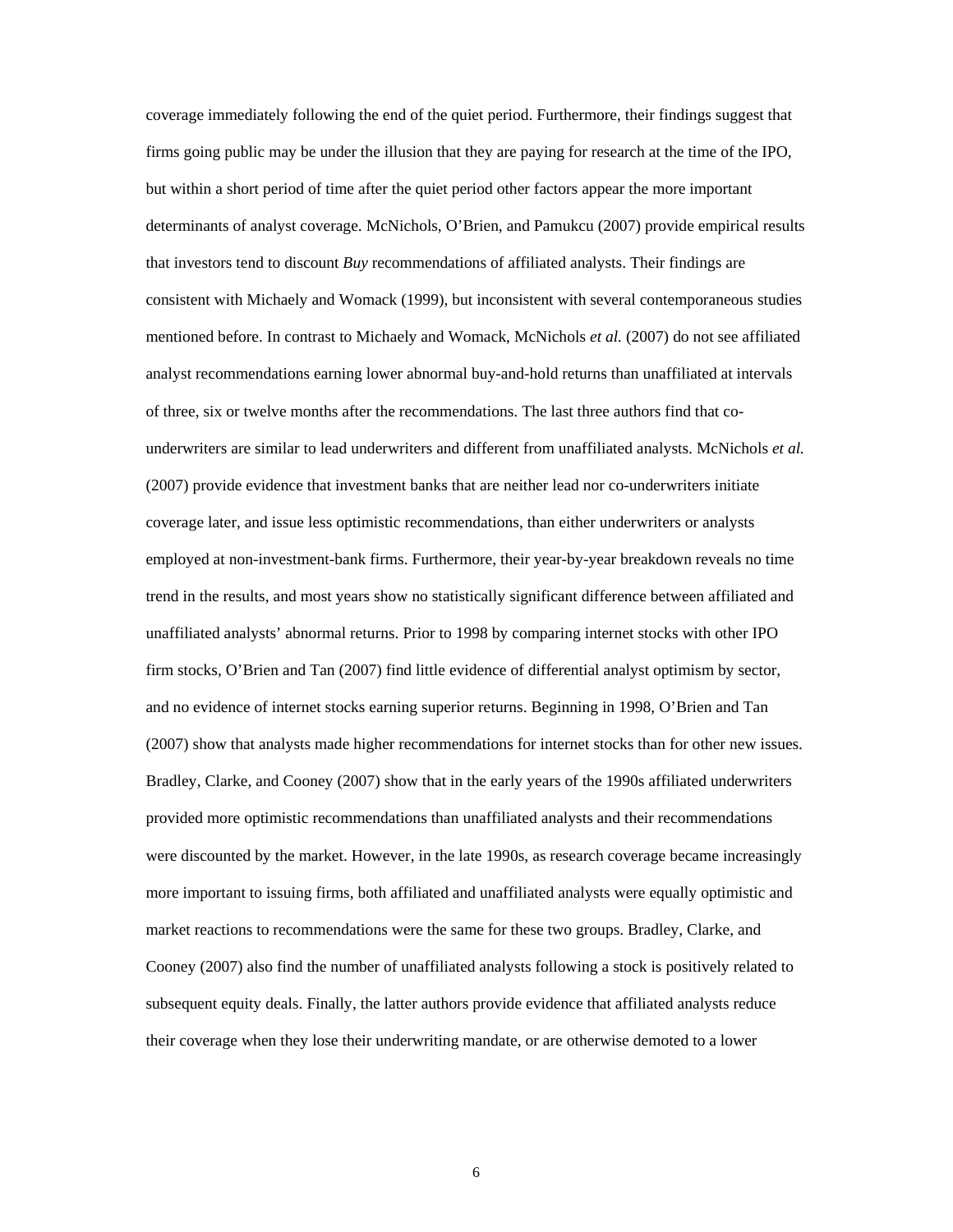position in a follow-on offering. The empirical results are consistent with analysts, affiliated or unaffiliated, using their research services for investment banking purposes.

Demers and Joos (2007) develop an IPO failure prediction model that includes accounting and nonaccounting information. The latter refers to variables, such as underwriter prestige, IPO proceeds, and IPO offer price. The authors report significant differences in failure models for non tech and high tech IPO firms. Botman, Van Giersbergen, and Van der Goot (2007) have used a Cox hazard model to examine the survival of internet IPOs. Botman *et al.* (2007) include in their model not only offering and IPO market characteristics, but also accounting information. Given both the specific characteristics of internet firms and the relevance of accounting as well as non-accounting information we have used part of their findings in this paper on analyst recommendations.

#### **3. Sample Selection and Descriptive Statistics**

Our data of internet IPOs comes from two sources: first, a sample of 527 internet-related offerings used by Loughran and Ritter (2003), who obtained their data by merging and amending internet identifications of *Thomson Financial Securities Data*, *Dealogic* and *IPOmonitor.com*. Next, we matched this list against the firms marked as internet-related by our second source, www.edgaronline.com. IPOs documented by both sources are included in our initial sample, which contains 382 firms.

In order to be included in the final sample, firms have to meet two additional criteria. First, firms must be listed at the NASDAQ stock exchange. Second, the final prospectus must be available at www.sec.gov, including annual accounts covering a full fiscal year. Furthermore, unit offerings and financial institutions are excluded from the sample as the characteristics of these IPOs differ significantly from other offerings.

From our initial sample, 13 firms were excluded because they were issued at an exchange other than the NASDAQ. Two firms are left out, as their final prospectuses were not available. For 31 firms the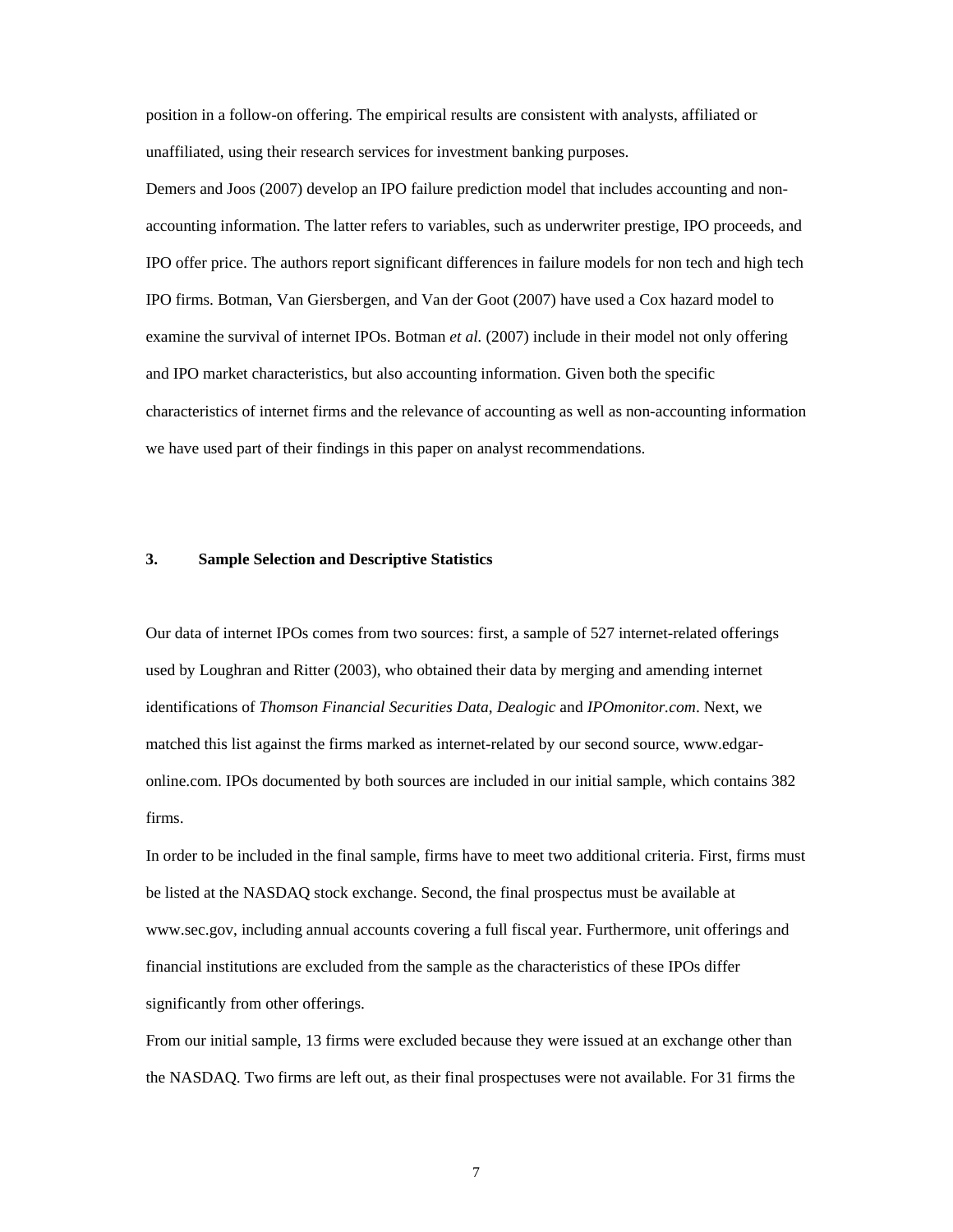annual accounts accompanying the prospectus do not cover a full year. Finally, eight firms that were financial institutions are omitted. After the exclusion of those 54 firms, our final sample consists of 328 internet offerings.

The analyst recommendations of the internet IPOs come from both Briefing.com and I/B/E/S of Thomson Financial. We have omitted the recommendations that appeared twice in our final sample by dropping the ratings from the same investment bank that were published around the same date. Many variables used in our analysis (for instance, the names of the lead and co-lead manager, the number of risk factors, underwriter reputation, and the financial ratios) have been hand-collected from the final offering prospectuses of the issuing firms. The date of the first trading day has been obtained from www.edgar-online.com.

Table 1 presents descriptive statistics of the five types of recommendations. In line with other papers (for instance, Bradley, Jordan, and Ritter, 2003, and 2007) we use the categories (in parentheses the corresponding recommendation number) *Strong Buy (1), Sub-Buy (2), Attractive (3), Hold-Neutral (4)*  and *Sell (5).* As can be seen in table 1, a majority of the recommendations, namely 89.55 percent, consists of *Strong Buy* and *Sub-Buy* ratings. On a total of 3,954 recommendations within one year of IPO there are only eight *Sell* recommendations.

The number of ratings is not evenly distributed among the three types of investment bankers. Co-lead mangers with 1,299 ratings issue about twice as much recommendations as lead managers with 670 ratings. However, most recommendations (1,985 out of a total of 3,954) come from unaffiliated brokerage firms. Recommendations issued by high (low) prestigious investment banks are 60.4 (39.6) percent of the sample. The measure we use for investment bank reputation is based on the relative placement of underwriters in tombstone advertisements, as originally developed by Carter and Manaster (1990) and Carter, Dark and Singh (1998) and later updated by Loughran and Ritter (2003) for the period 1980 through 2000.

<Insert Table 1 about here>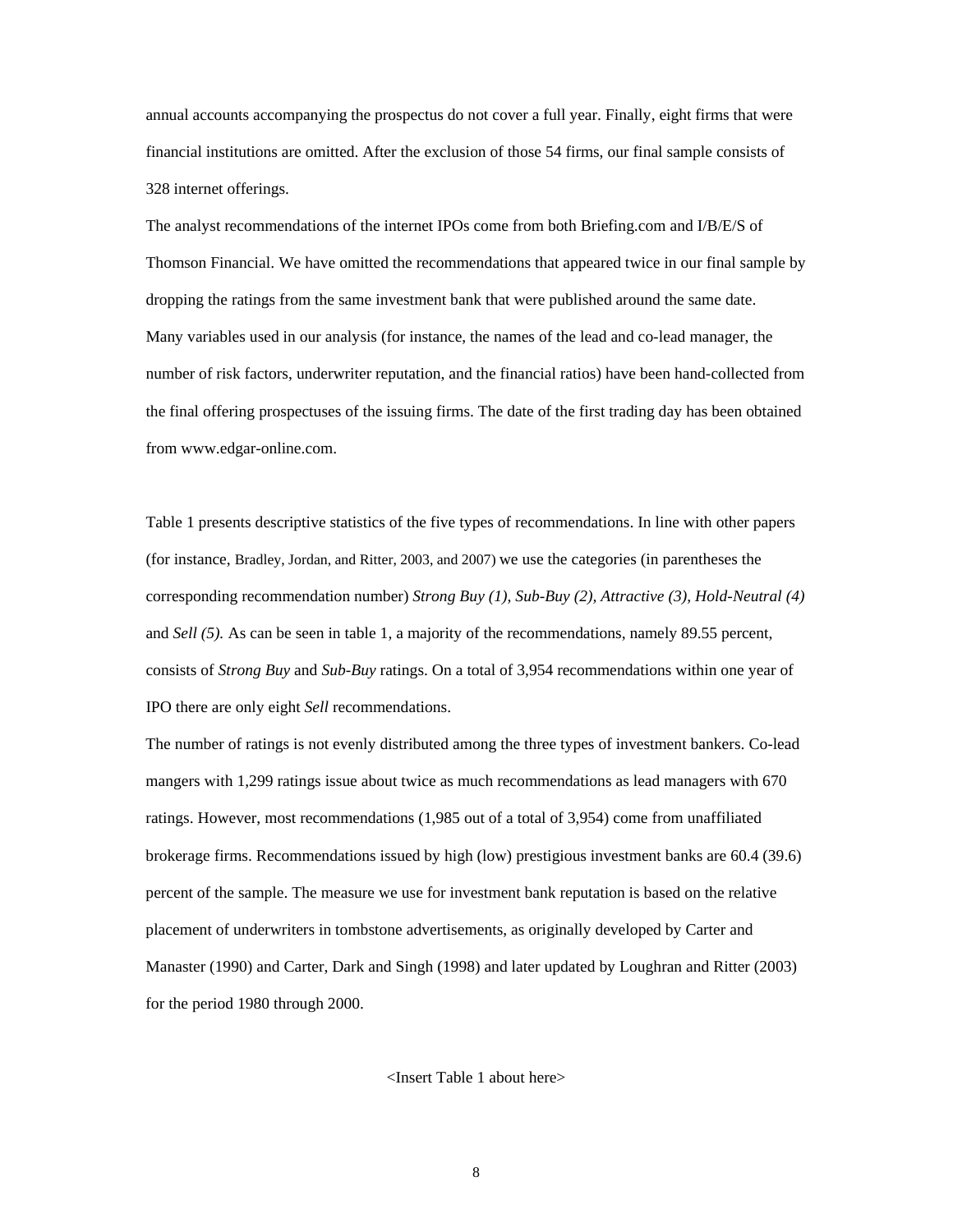Descriptive statistics of analyst recommendations by type of investment bank are in table 2. Because a chi-square can only be calculated for relatively large numbers of observations we have the *Hold-Neutral* and *Sell* ratings taken together indicated by "4+5".

As can be seen in table 2, only for the period of time of 12 months after IPO the number of recommendations is increasing with the type of investment bank: lead manager, co-lead manager, and unaffiliated brokers, respectively. Analysts from unaffiliated brokers appear to issue their recommendations after six months mainly. The recommendations are independent of the type of investment bank. This can be derived from the value of the chi-square, which for each period is significant at the one percent level. Furthermore, it appears that a great majority of recommendations are *Strong Buy* and *Sub-Buy* recommendations regardless of the type of investment bank. However, table 2 shows that for each period of time the ratings of unaffiliated investment banks are lower (smaller than expected number of *Strong Buy* and *Sub-Buy* recommendations) than those of the lead manager and co-lead manager.

#### <Insert Table 2 about here>

When looking at table 3, we observe that the distribution of the recommendations is not evenly distributed across the years of IPO: 1999, 2000 or 2001. Because of the small number of observations the year 1998 is omitted. Except for 1999 the unaffiliated investment banks issue less *Strong Buy* and *Sub-Buy* recommendations than the other two types of investment banks. The number of recommendations in 2000 is almost twice the number of recommendations from the two other years. As can be seen in table 3, for 2001 the chi-square is not significant. This indicates that the recommendations cannot be considered independently of the type of investment bank.

<Insert Table 3 about here>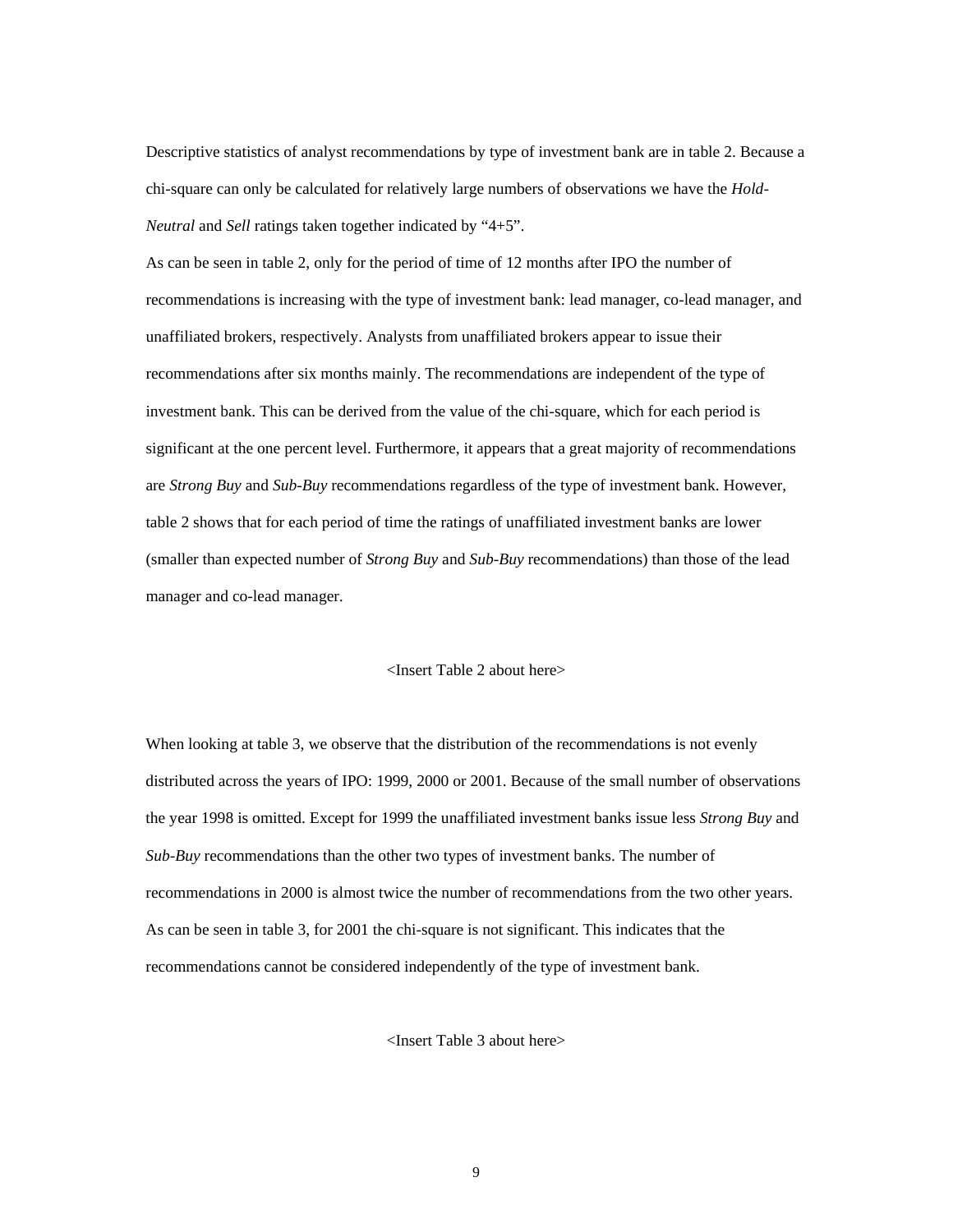As can be seen in table 4, the IPO prospectuses mention 31 (31) risk factors on average (median). The average number of risk factors is much higher than the 14 reported in Beatty and Welch (1996). The number of shares offered without the green shoe is 19.2 (18.0) percent of the shares outstanding without the green shoe. The green shoe is on average 3.7 percent (3.3) of the shares outstanding after IPO. The non-logged average (median) net sales is \$18.311 (\$6.901) million. Largest single ownership retention is on average (median) 28.5 (21.9) percent. The average (mean) of shares offered as percentage of total shares without the green shoe is 19.2 (18.0). The sum of the underwriter fees paid by the internet firms of our samples is \$1.886 billion. Regardless of other IPOs conducted by investment banks during the second half of the 90s the amount of \$1.4 billon paid in the Global Settlement of April 2003 is about 74% of the sum of the underwriter fees paid by the internet firms in our sample.

#### <Insert Table 4 about here>

Table 5 presents t-tests of the recommendations comparing the means of ratings by two types of investment banks at the time. All t-test were undertaken for the three periods of time used earlier: twelve months, six months, and three months after IPO, respectively. As can be seen in panel A of table 5, except for twelve months after IPO the recommendations of the co-lead manager are significantly different from those of the lead manager, having lower values, and thus being better. Furthermore, when we compare the recommendations of the lead manager and the co-lead manager, on the one hand, with those of the unaffiliated investment banks one can observe a similar pattern. For almost all periods of time the ratings of the unaffiliated brokerage firms are significantly lower (have higher means and thus lower ratings) compared to those of each of the other two types of investment banks. For each period of time after IPO unaffiliated investment banks rate firms between 1.764 and 1.880, on average, compared with lead managers and co-lead managers who rate firms between 1.606 and 1.673.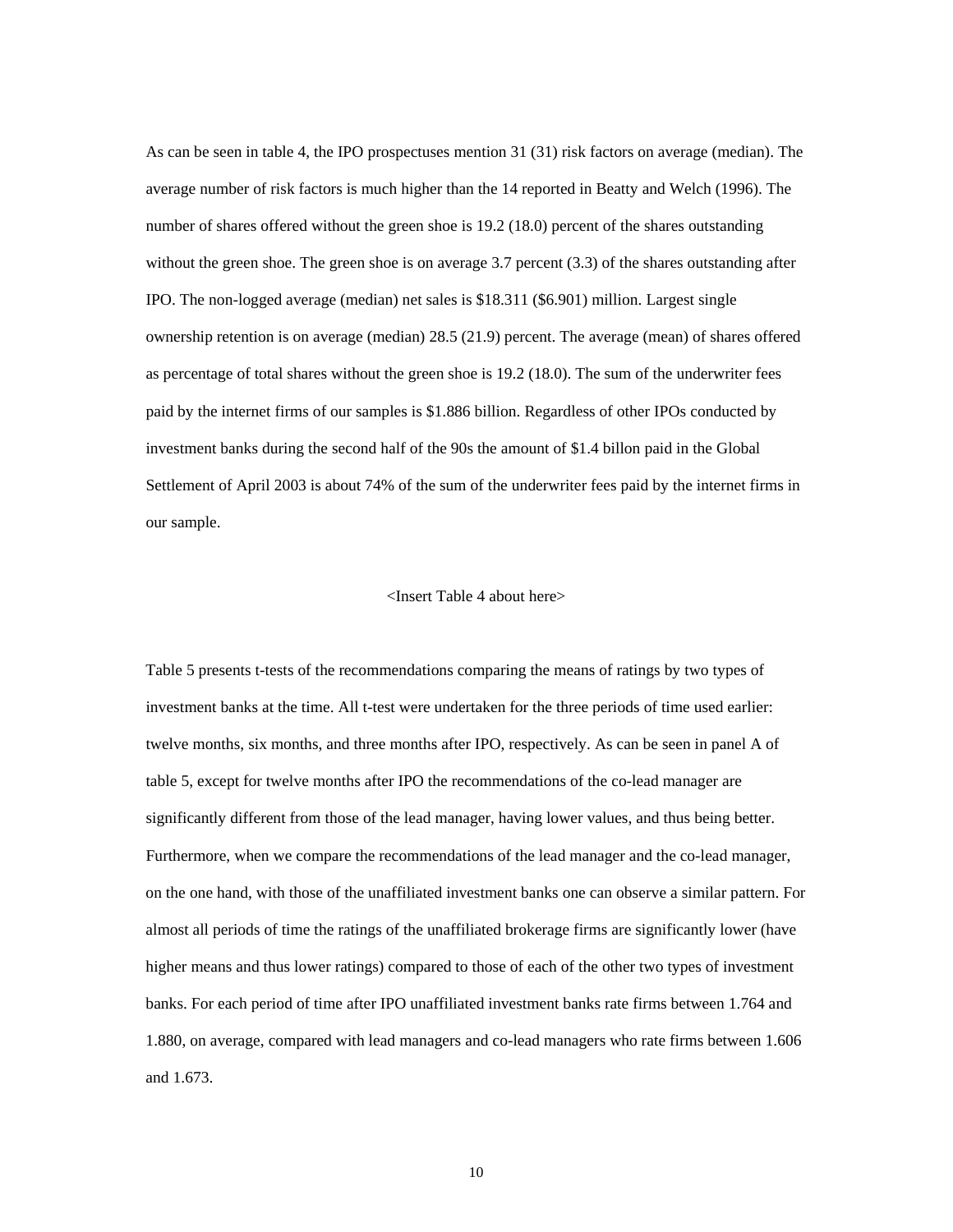#### <Insert Table 5 about here>

As can be seen in table 5 panel B, the pattern described in the last paragraph repeats itself for the ttests regarding the differences in means during 1999-2001. The differences of ratings between lead managers and co-lead managers are never significant. Except for 2001 the analyst recommendations from the lead manager and the co-lead manager, on the one hand, and the unaffiliated investment banks are significantly different: unaffiliated investment banks have lower ratings (higher means) compared with the two other types of banks.

Panel A of table 6 presents recommendations of high and low prestigious investment banks. As can be seen, except for three months after IPO the recommendations of the co-lead managers are never significant. However, high and low prestigious lead managers and unaffiliated investment banks do issue significantly different recommendations. As can be seen in panel B of table 6, all differences in means from 1999 are significant. Except for the differences in means of the lead managers in 2000 the means of the recommendations across the different types of investment managers are not significant. Because of the small number of observations we have omitted the t-tests of the analyst recommendations from 1998.

In sum, the findings presented in tables 5 and 6 provide evidence that when looking at analyst recommendations the type of investment bank affiliation does matter. In general, the recommendations from high and low prestige investment banks are different for lead managers and unaffiliated brokers, not for high and low prestigious co-lead managers.

<Insert Table 6 about here>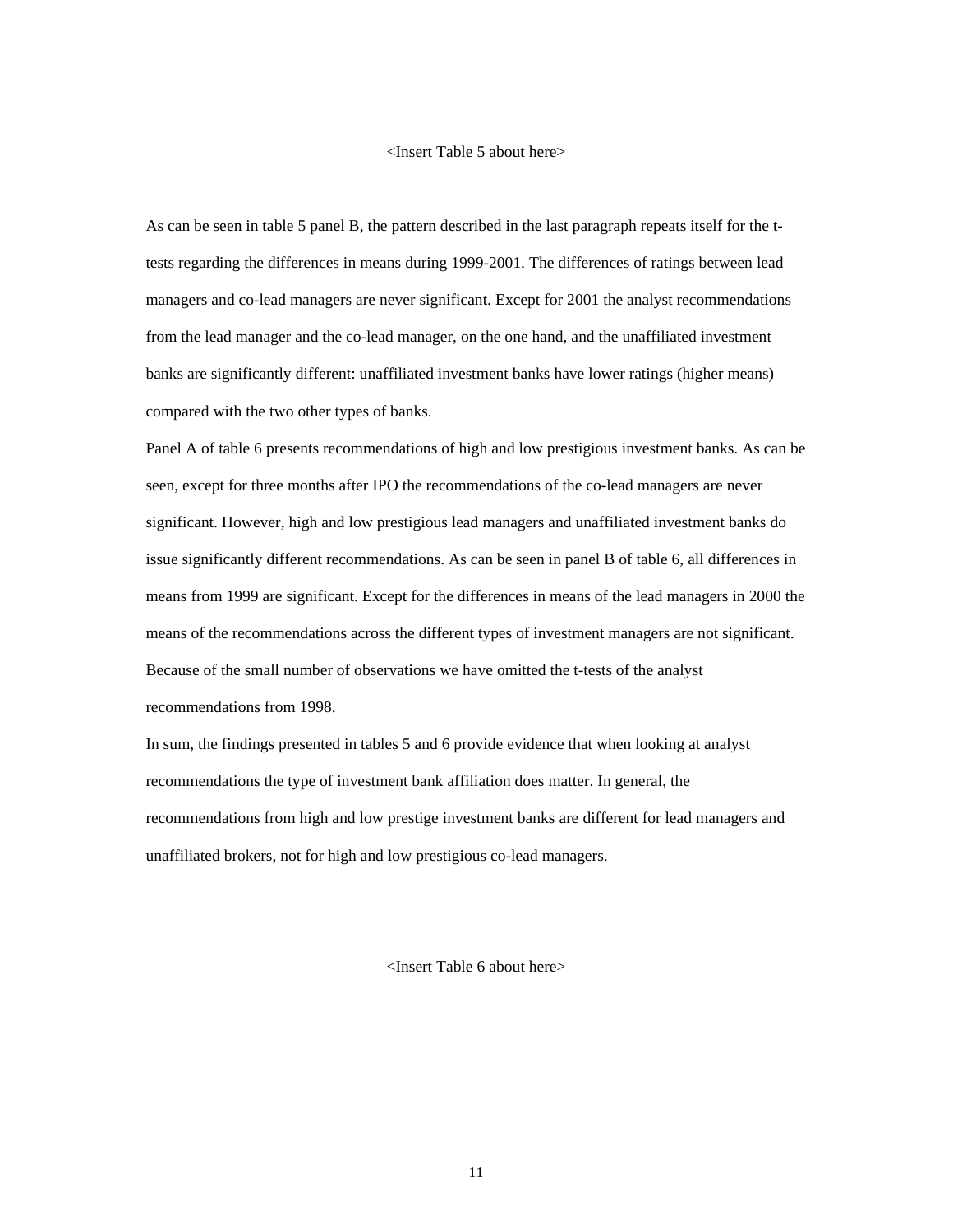#### **4. Empirical Results**

The dependent variable in the regressions of table 7 is the analyst recommendation. As aforementioned, the recommendations are numbered one (highest rating) to five (lowest rating). The lower this figure, the better the recommendation. The regressions are ordinary least squares regressions. However, because the dependent variable is ordinal and discrete we have also run ordered multi-logit regressions. The results of both types of regressions are qualitatively similar (not reported). The analyst recommendations are regressed against the following key variables: dummies for both the co-lead manager and the unaffiliated investment bank. The other variables included in the model of table 7 can be seen as control variables. The variable Largest Single Shareholder is a measure for the concentration of ownership. The Number of Risk Factors stands for *ex ante* firm-specific risk. Net Sales per Employee indicates the productivity of a firm's employees. Financial risk is measured by operational cash flow scaled by current liabilities. The regressions in table 7 are for three periods of time after IPO: twelve, six, and three months. Because we use dummies for both the co-lead manager and the unaffiliated investment bank, the coefficients of both types of investment banks indicate the direction of the relation with the third type of investment bank, the lead manager.

As can be seen in table 7, the analyst recommendation is a decreasing function of the number of shares offered as a percentage of total shares after IPO: the higher this percentage, the better the recommendation.

Furthermore, the recommendations of the co-lead manager for 3 and 6 months after IPO, respectively, are significant and better than those of the lead manager. Except for the recommendation of 3 months after IPO the unaffiliated investment bank's recommendations are significant. Because of the direction of the coefficient which is opposite to the recommendations of the co-lead manager the unaffiliated recommendations have lower ratings than those of the lead manager. Included in our model we have the percentage change of the NASDAQ index. As can be seen in table 7, there is a strong relation between analyst recommendations and market changes: high recommendations are related to positive market changes for each of the three periods of time examined.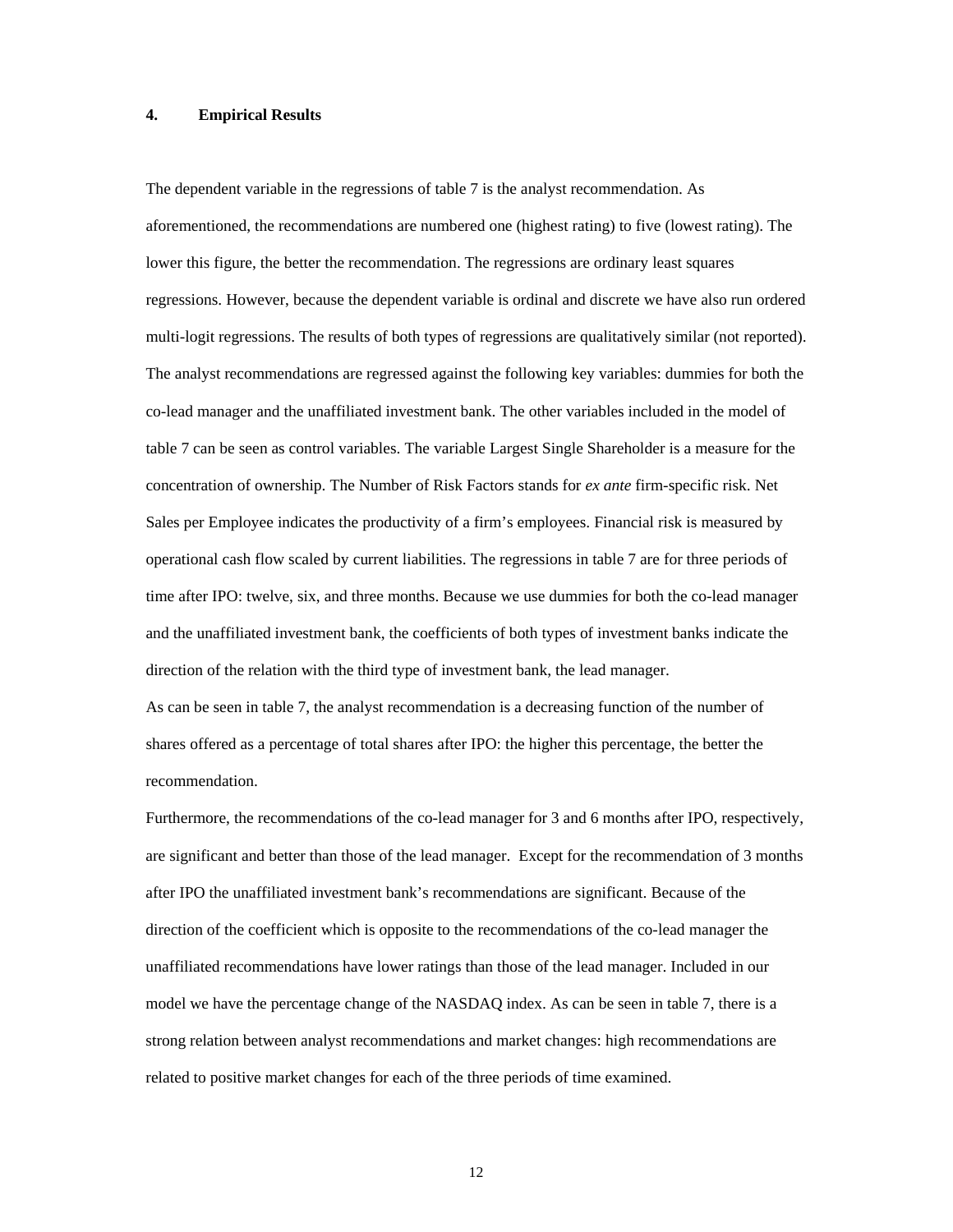The regression analyses reported in the preceding paragraph is one way to correct for the difference in various characteristics of the internet firm. To prevent that differences in recommendations are caused by differences of the firms analyzed we have used a matched pairs approach. By examining paired recommendations where the recommendations dates of the same internet firm are matched, all the characteristics (observed but also unobserved) will be the same. Since restricting the dates to be exactly the same would result in too little observations, we have analyzed recommendations within 3, 10 or 20 (calendar) days. When comparing the recommendation of a lead manager to that of a co-lead manager for a particular IPO, we take the difference between the lead recommendation and the matched co-lead's recommendations within a specific time period (e.g. 3 days). If more than one recommendation for each type of analyst is observed, then we take the average recommendation. Table 8 reports the matched pairs analysis with respect to the type of manager. Furthermore, we also compare the average recommendations for another classification, namely high reputation investment banks versus low reputation investment banks.

From table 8, we conclude that the average co-lead bank's recommendation is significantly lower than the average lead manager's and unaffiliated bank's recommendations. This holds irrespective whether the matching range is 3, 10 or 20 days around the recommendation date, and the number of days after the IPO date, respectively. Looking at the recommendations given within 6 months from the IPO date, we see in addition that the average lead manager's recommendation is significantly lower (meaning a better recommendation) than the average unaffiliated recommendation.

#### **5. Conclusions**

Because of the availability of appropriate data since a number of years research on analyst recommendations has rapidly grown. Recently, there have been published a number of papers on analyst recommendations and their effects on stock returns. The motivation for the paper is that analyst recommendations during the internet bubble and its subsequent burst were the cause of the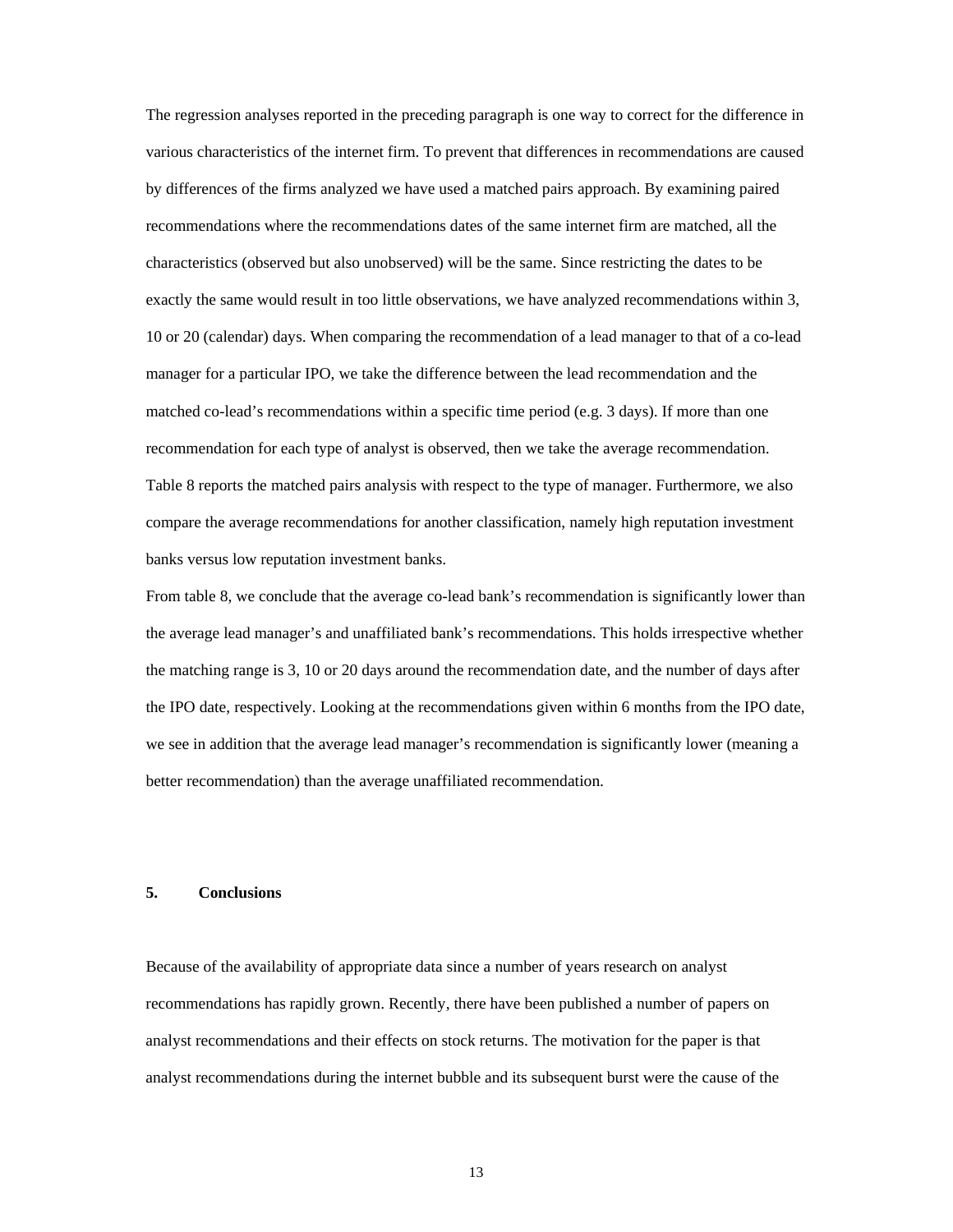Global Settlement from April 2003. In addition, by using a single branch of industry cross-sectional industry effects do not play a role in the analyses. For instance, internet firms have remarkably short lives: on average 2.4 years (Botman *et al.*, 2007). This paper contributes to the literature by examining the relation between analyst recommendations and IPO-specific characteristics, such as type of investment bank, and its prestige. In the setting of analyst recommendations, we take into account both accounting and non-accounting characteristics of the IPO firms examined. In this way, our study is an extension of the IPO literature as well as of studies on recommendations of financial analysts. This study examines the recommendations of financial analysts with respect to internet IPOs during the years 1997-2000 during 3, 6 and 12 months after IPO, respectively. Key for this paper is whether the affiliation of the analyst (lead manager, co-lead manager or unaffiliated brokerage firm) has played a role in the recommendation. Second, we have examined the relation between the analyst recommendation and the prestige of the investment bank based on the Carter and Manaster study (1990). Furthermore, we have run regressions to analyze the relation between the analyst recommendations and both firm-specific and equity market characteristics. Finally, because internet firms are a new branch of industry, we examine to which extent the analyst recommendations for the same firm around a specific date are qualitatively similar.

Our findings provide evidence that the type of investment bank does matter. For each of the three periods of time after IPO examined (three months, six months, and twelve months) the number of recommendations is increasing with the type of investment bank: lead manager, co-lead manager, and unaffiliated brokers, respectively. Furthermore, it appears that a great majority of recommendations are *Strong Buy* and *Sub-Buy* recommendations regardless of the type of investment bank. The recommendations are independent of the type of investment bank. In general, the recommendations from high and low prestige investment banks are different for lead managers and unaffiliated brokers, not for high and low prestigious co-lead managers. For almost all periods of time the recommendations of the unaffiliated brokerage firms are significantly lower (have higher means) compared to those of each of the other two types of investment banks.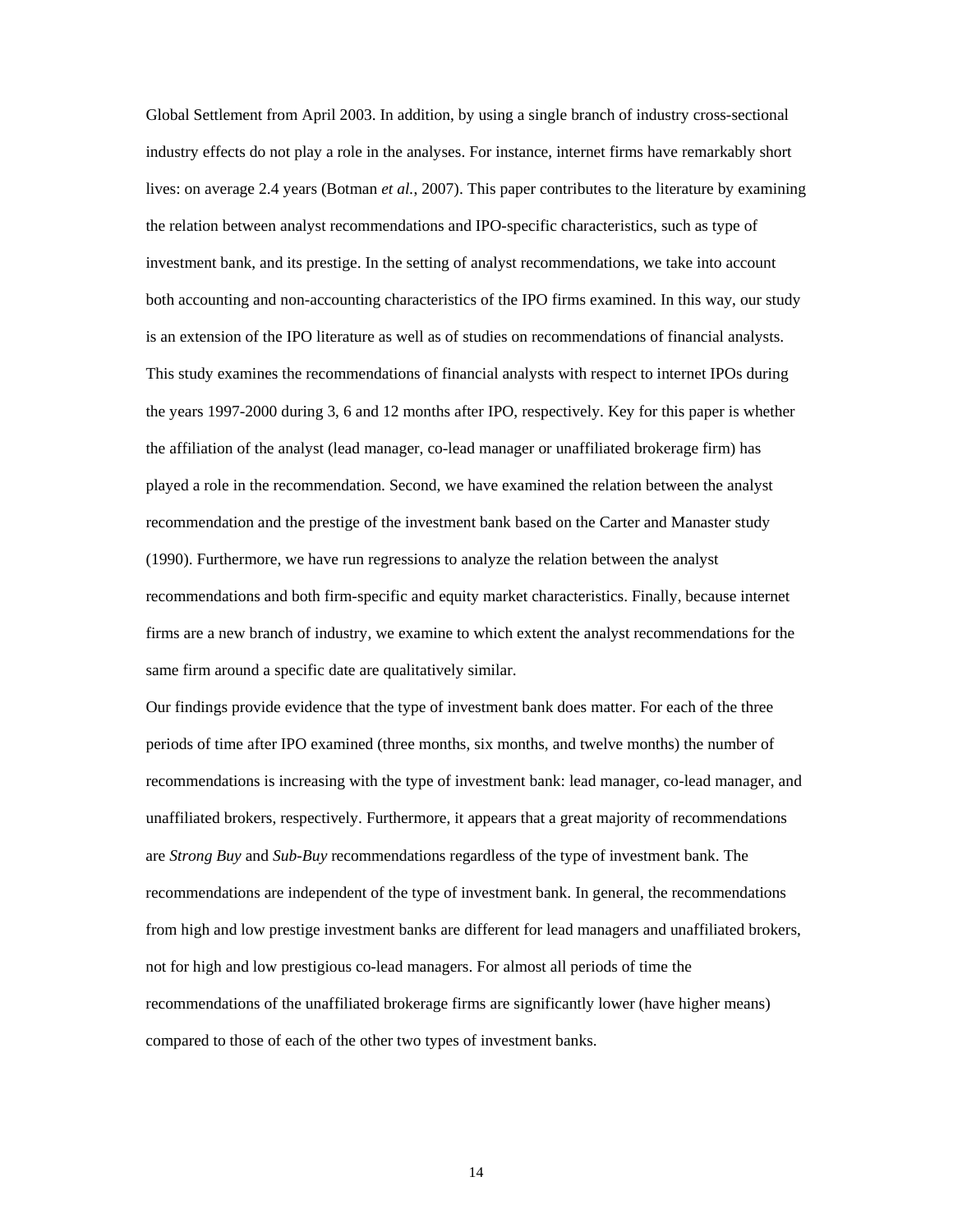The outcome from the regressions shows that analyst recommendations are a decreasing function of the number of shares offered as a percentage of total shares after IPO: the higher this percentage, the better the recommendation. Furthermore, the regression results are consistent with those from the earlier findings of the paper.

The percentage change of the NASDAQ index is significantly related to the analyst recommendations: high recommendations go hand in hand with positive market changes for each of the three periods of time examined.

Finally, we have analyzed to which extent recommendations on the same internet firm are similar. When within 3, 10 or 20 (calendar) days we compare the recommendation of a lead manager to that of a co-lead manager for a particular internet IPO firm, we find that the average recommendation of a co-lead manager is significantly lower than that of the lead manager or unaffiliated investment bank. This holds irrespective whether the matching range is 3, 10 or 20 days around the recommendation date, and the number of days after the IPO date, respectively. Looking at the recommendations given within 6 months from the IPO date, the empirical results provide evidence that the average lead manager's recommendation is significantly lower (meaning a better recommendation) than the average unaffiliated recommendation.

In sum, the recommendation is better when the NASDAQ stock market is surging, the number of shares in the offering as percentage of the shares outstanding is greater, the percentage retained ownership of the largest single shareholder is larger, and the analyst affiliation is from a co-lead manager. When we account for recommendations for the same firm only from different investment banks the empirical results provide evidence that the co-lead manager's recommendation is significantly better than that of both other types of investment banks for each of the three periods examined.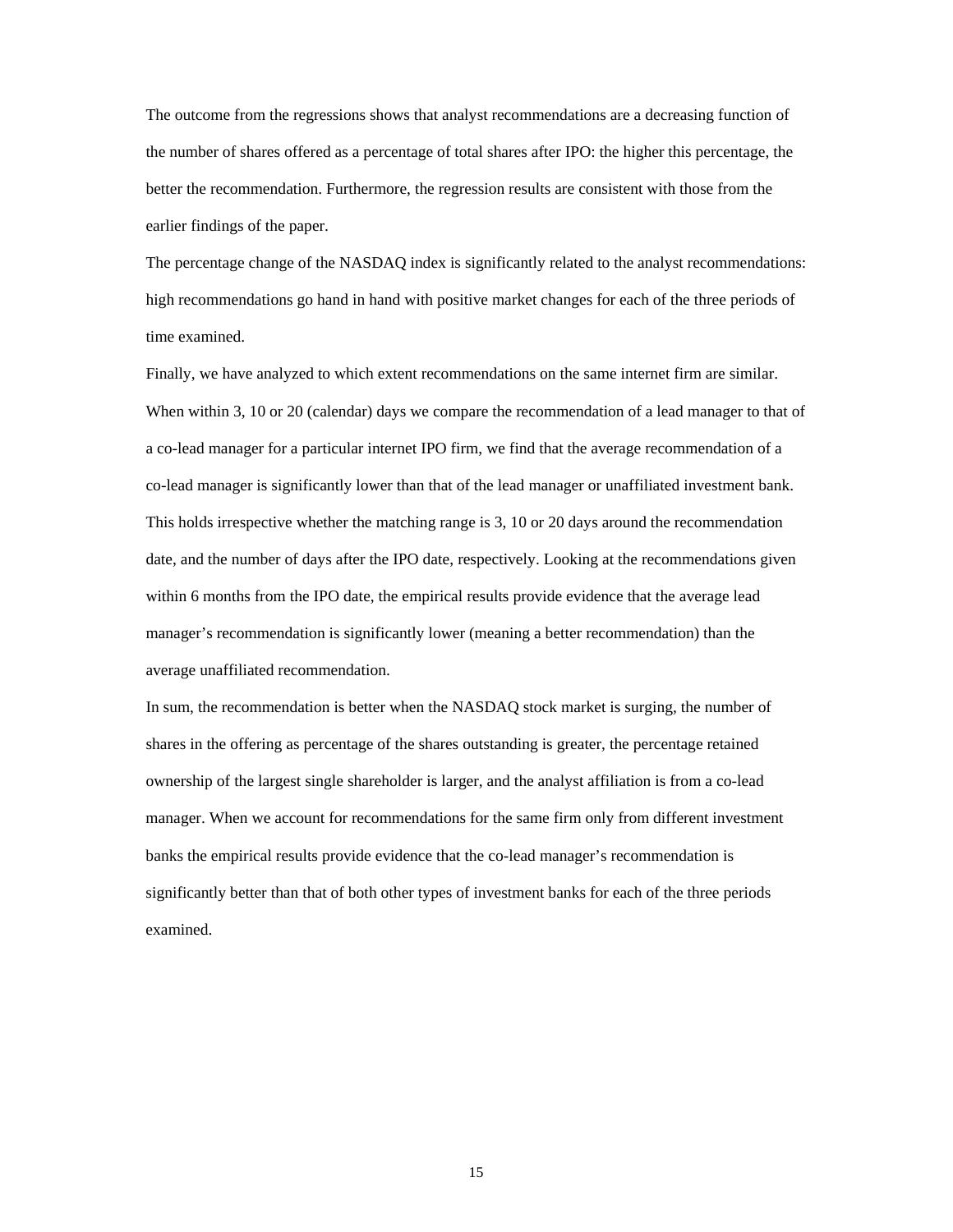#### **References**

- Botman, M., N.P.A. van Giersbergen, and L.R.T. van der Goot (2007), "What determines the Survival of Internet IPOs?", f*orthcoming Applied Economics*.
- Bradley, D.J., B.D. Jordan, and J.R. Ritter (2003), "The Quiet Period Goes out with a Bang", *Journal of Finance* 58, 1-36.
- Bradley, D.J., J. Clarke, and J. Cooney (2007), "The Changing Incentives of Financial Analysts from the Early 1990s into the Bubble", working paper, Clemson University.
- Bradley, D.J., B.D. Jordan, and J.R. Ritter (2007), "Analyst Behavior Following IPOs: The "Bubble Period Evidence", *Review of Financial Studies*, *forthcoming.*
- Carter, R.B. and S. Manaster (1990) "Initial public offerings and underwriter reputation", *Journal of Finance*  45, 1045-1067.
- Carter, R.B., F.H. Dark and A.K. Singh (1998) "Underwriter reputation, initial returns, and the long-run performance of IPO stocks", *Journal of Finance* 53, 285-311.
- Chen, X., 2004, "Analysts' Affiliation, Ranking, and the Market Reaction to Stock Recommendations for IPOs," working paper, University of British Columbia.
- Demers, E.A., and P. Joos (2007), "IPO Failure Risk", *Journal of Accounting Research* 45, 333-371.
- Ljungqvist, A. and W. Wilhelm (2003) "IPO pricing in the dot-com bubble", *Journal of Finance* 58, 723-752.
- McNichols, M.F., P.C. O'Brien, and O.M. Pamukcu (2007), "That Ship Has Sailed: Unaffiliated Analysts' Recommendation Performance for IPO Firms", working paper, Stanford University.
- O'Brien, P.C. and Y. Tan (2007), "Financial Analysts'Role in the 1996-2000 Internet Bubble", working paper, University of Waterloo.
- Michaely, R. and K.L. Womack (1999), "Conflicts of Interest and the Credibility of Underwriter Analyst Recommendations", *Review of Financial Studies* 12, no. 4, pp. 653-686.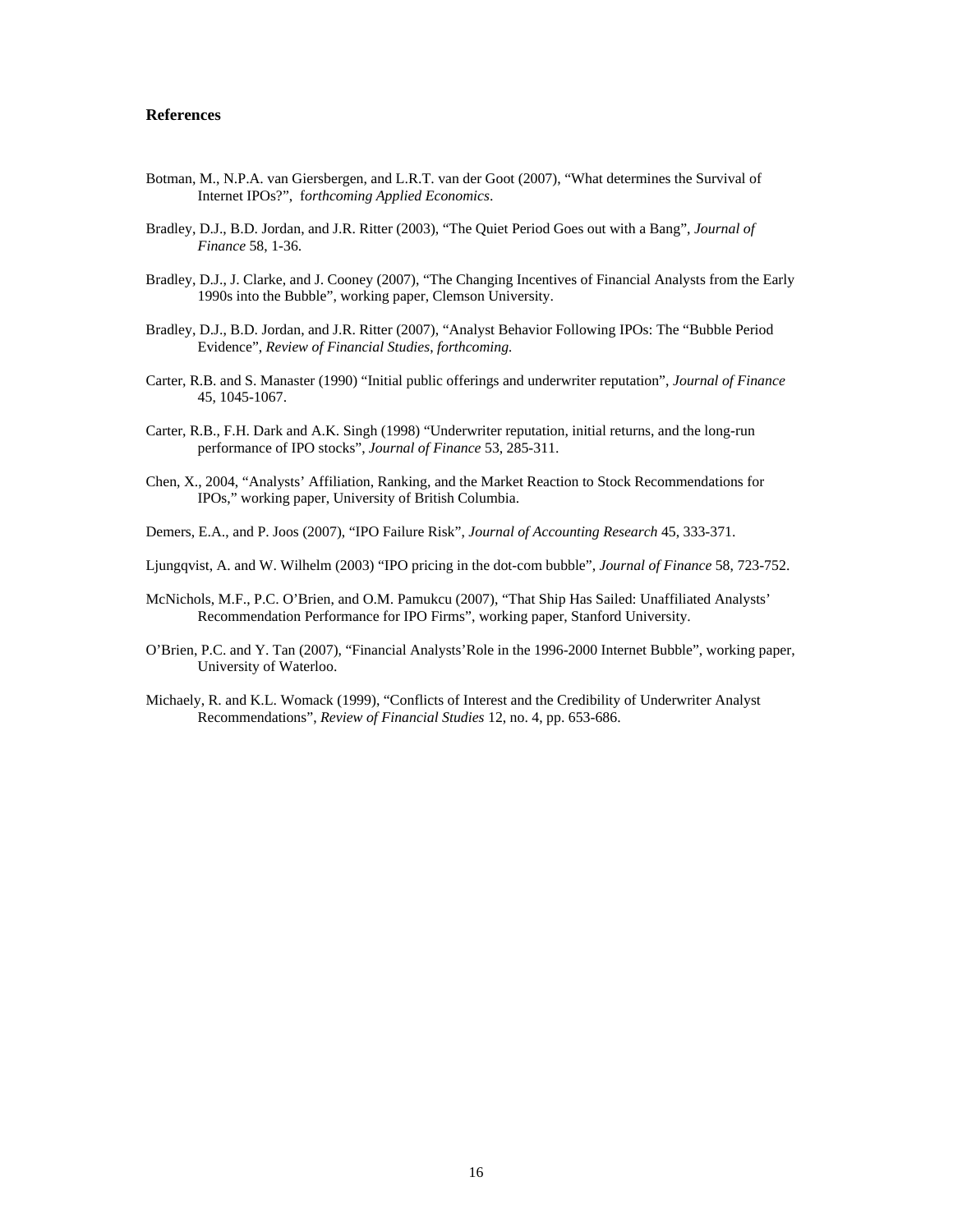## **Table 1 Descriptive Statistics of Analyst Recommendations and Type of Investment Banks within one year after IPO.**

| Recommendation     | Frequency | Percent |
|--------------------|-----------|---------|
| Strong buy $=1$    | 1,605     | 40.59   |
| $Sub-buy = 2$      | 1,936     | 48.96   |
| Attractive $=$ 3   | 342       | 8.65    |
| Hold-neutral $=$ 4 | 63        | 1.59    |
| $Sell = 5$         | 8         | 0.20    |
|                    | 3.954     | 100.00  |

| Type of Investment Bank Frequency |       | Percent |
|-----------------------------------|-------|---------|
| Lead manager                      | 670   | 16.94   |
| Co-lead                           | 1.299 | 32.85   |
| Unaffiliated                      | 1,985 | 50.20   |
|                                   | 3.954 | 100.00  |

| <b>Investment Bank</b>  |           |         |
|-------------------------|-----------|---------|
| Prestige                | Frequency | Percent |
| High prestigious Broker | 2.389     | 60.42   |
| Low prestigious Broker  | 1.565     | 39.58   |
|                         | 3.954     | 100.00  |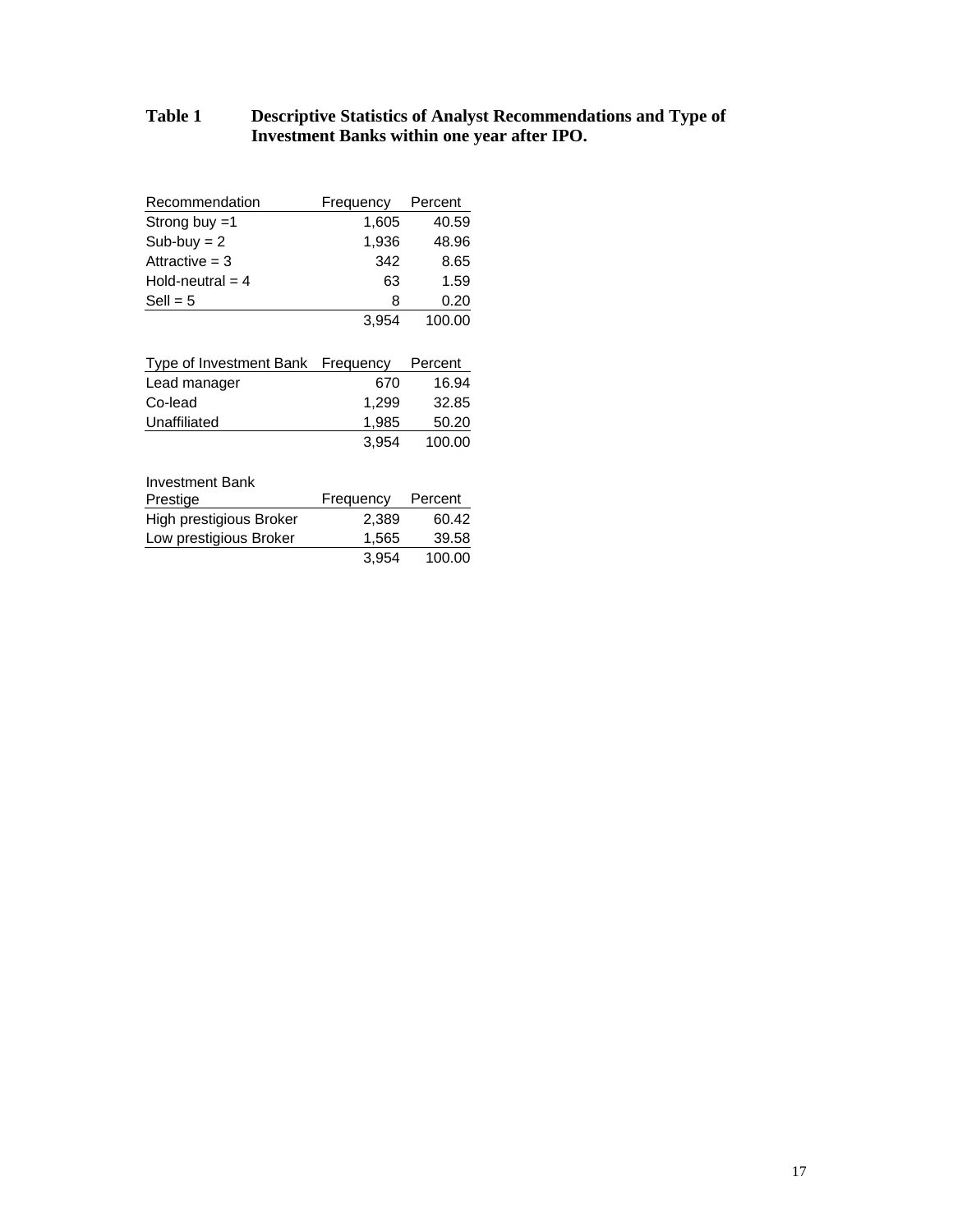**Table 2 Descriptive Statistics of Analyst Recommendations by Type of Investment Bank and Number of Days after IPO** (expected frequencies assuming independence shown in *italics*)**.** 

|                                           |        | 2    | 3                      | $4 + 5$                | Total |  |  |  |  |  |
|-------------------------------------------|--------|------|------------------------|------------------------|-------|--|--|--|--|--|
| Lead manager                              | 287    | 319  | 60                     | 4                      | 670   |  |  |  |  |  |
|                                           | 272    | 328  | 58                     | 12                     |       |  |  |  |  |  |
| Co-lead manager                           | 538    | 670  | 70                     | 21                     | 1299  |  |  |  |  |  |
|                                           | 527    | 636  | 112                    | 23                     |       |  |  |  |  |  |
| Unaffiliated                              | 780    | 947  | 212                    | 46                     | 1985  |  |  |  |  |  |
|                                           | 806    | 972  | 172                    | 36                     |       |  |  |  |  |  |
| Total                                     | 1605   | 1936 | 342                    | 71                     | 3954  |  |  |  |  |  |
| Pearson Chi <sup>2</sup> :                | 38.679 |      |                        | Asymp. Sig. (2-sided): | 0.000 |  |  |  |  |  |
| Ratings if days after IPO $\leq 6$ months |        |      |                        |                        |       |  |  |  |  |  |
|                                           |        | 2    | 3                      | $4 + 5$                | Total |  |  |  |  |  |
| Lead manager                              | 167    | 201  | 40                     | 1                      | 409   |  |  |  |  |  |
|                                           | 158    | 214  | 31                     | 6                      |       |  |  |  |  |  |
| Co-lead manager                           | 327    | 416  | 22                     | 6                      | 771   |  |  |  |  |  |
|                                           | 298    | 403  | 59                     | 11                     |       |  |  |  |  |  |
| Unaffiliated                              | 175    | 287  | 71                     | 18                     | 551   |  |  |  |  |  |
|                                           | 213    | 288  | 42                     | 8                      |       |  |  |  |  |  |
| Total                                     | 669    | 904  | 133                    | 25                     | 1731  |  |  |  |  |  |
| Pearson Chi <sup>2</sup> :                | 75.556 |      | Asymp. Sig. (2-sided): |                        | 0.000 |  |  |  |  |  |

#### **Ratings if days after IPO** ≤ **12 months**

### **Ratings if days after IPO** ≤ **3 months**

|                            |        | 2   | 3  | $4 + 5$                | Total |
|----------------------------|--------|-----|----|------------------------|-------|
| Lead manager               | 105    | 146 | 32 | 1                      | 284   |
|                            | 111    | 153 | 19 | 2                      |       |
| Co-lead manager            | 238    | 298 | 16 | 2                      | 554   |
|                            | 216    | 298 | 37 | 3                      |       |
| Unaffiliated               | 53     | 102 | 19 | 3                      | 177   |
|                            | 69     | 95  | 12 |                        |       |
| Total                      | 396    | 546 | 67 | 6                      | 1015  |
| Pearson Chi <sup>2</sup> : | 36.971 |     |    | Asymp. Sig. (2-sided): | 0.000 |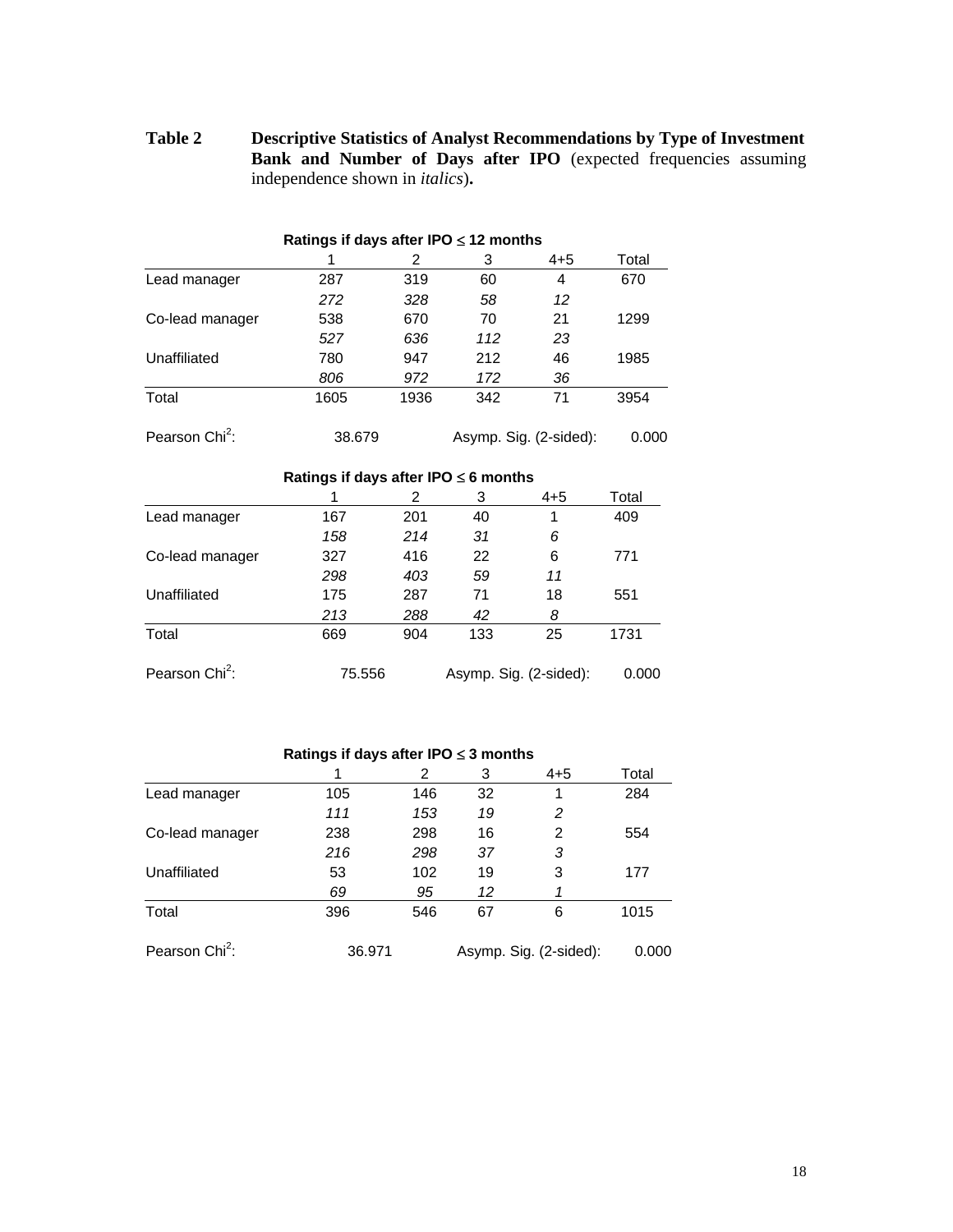# **Table 3 Descriptive Statistics of Analyst Recommendations within 1 year from IPO and Year of IPO** (percentages in *italics*)**.**

|                            | Ratings in year 1999 |     |    |                       |       |
|----------------------------|----------------------|-----|----|-----------------------|-------|
|                            |                      | 2   | 3  | $4 + 5$               | Total |
| Lead manager               | 69                   | 96  | 25 | 1                     | 191   |
|                            | 62                   | 107 | 18 | 4                     |       |
| Co-lead manager            | 140                  | 230 | 19 | 3                     | 392   |
|                            | 127                  | 220 | 37 | 8                     |       |
| Unaffiliated               | 112                  | 227 | 50 | 15                    | 404   |
|                            | 131                  | 226 | 38 | 8                     |       |
| Total                      | 321                  | 553 | 94 | 19                    | 987   |
| Pearson Chi <sub>2</sub> : | 32.876               |     |    | Asymp. Sig. (2-sided) | 0.000 |

|                            | Ratings in year 2000 |      |     |                       |       |
|----------------------------|----------------------|------|-----|-----------------------|-------|
|                            |                      | 2    | 3   | $4 + 5$               | Total |
| Lead manager               | 201                  | 197  | 27  |                       | 426   |
|                            | 192                  | 196  | 31  | 7                     |       |
| Co-lead manager            | 350                  | 382  | 35  | 14                    | 781   |
|                            | 352                  | 360  | 57  | 13                    |       |
| Unaffiliated               | 598                  | 595  | 123 | 27                    | 1343  |
|                            | 605                  | 618  | 97  | 22                    |       |
| Total                      | 1149                 | 1174 | 185 | 42                    | 2550  |
| Pearson Chi <sub>2</sub> : | 24.622               |      |     | Asymp. Sig. (2-sided) | 0.000 |

|                            | Ratings in year 2001 |     |    |                       |       |
|----------------------------|----------------------|-----|----|-----------------------|-------|
|                            |                      | 2   | 3  | $4 + 5$               | Total |
| Lead manager               | 15                   | 22  | 8  | 2                     | 47    |
|                            | 15                   | 24  | 8  | 1                     |       |
| Co-lead manager            | 40                   | 50  | 16 | 4                     | 110   |
|                            | 34                   | 55  | 18 | 3                     |       |
| Unaffiliated               | 56                   | 107 | 34 | 4                     | 201   |
|                            | 62                   | 101 | 33 | 6                     |       |
| Total                      | 111                  | 179 | 58 | 10                    | 358   |
| Pearson Chi <sub>2</sub> : | 4.016                |     |    | Asymp. Sig. (2-sided) | 0.675 |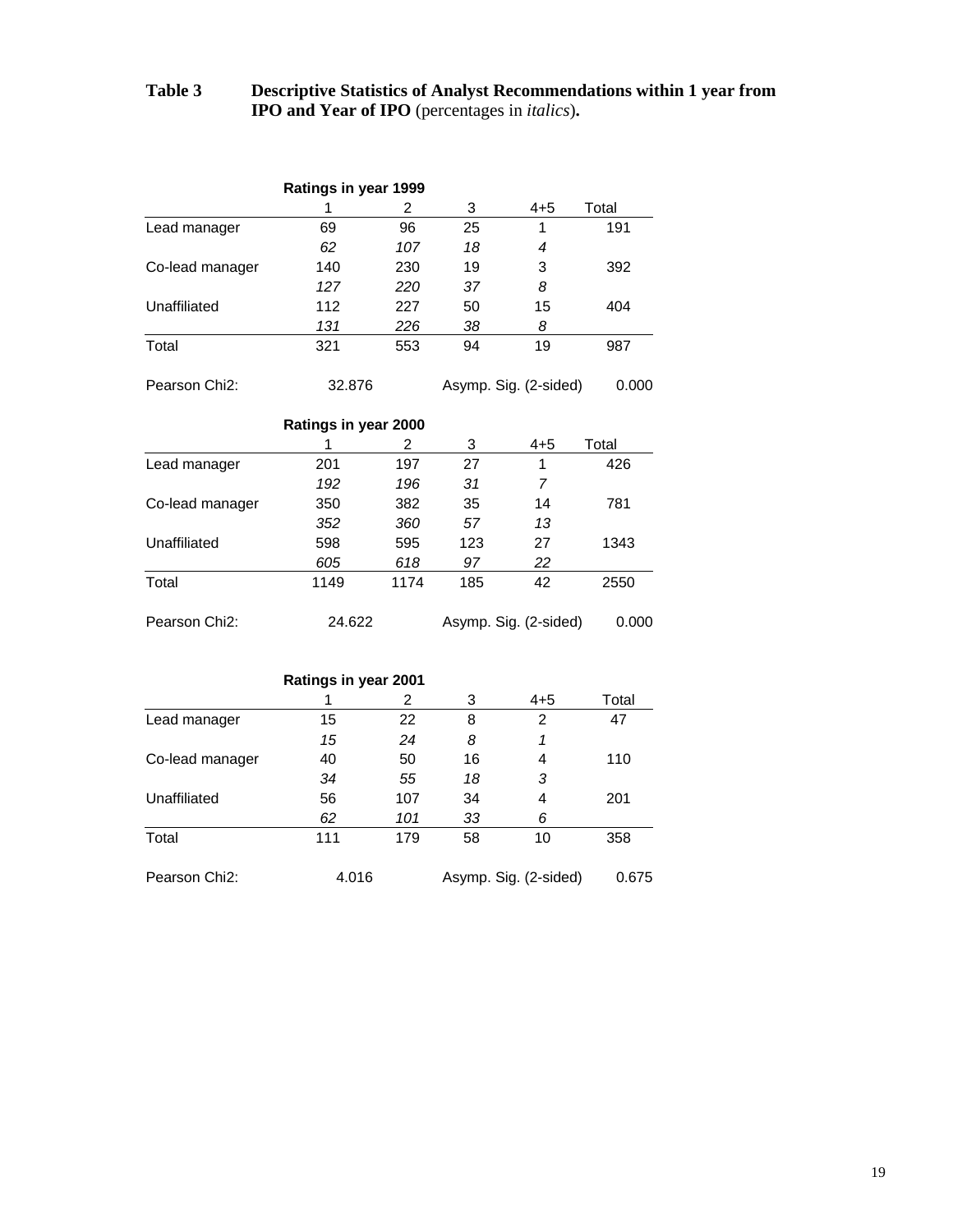# **Table 4 Descriptive Statistics of the Variables in the Study.**

|                                                          | Mean       | Median     | <b>Minimum</b> | <b>Maximum</b> | <b>Standard Deviation</b> | Number |
|----------------------------------------------------------|------------|------------|----------------|----------------|---------------------------|--------|
| # Risk Factors (units)                                   | 31.442     | 31.000     | 11.000         | 50.000         | 6.433                     | 328    |
| # Shares offered without Green Shoe (units)              | 5.984.212  | 4.500.000  | 2,000,000      | 173.913.000    | 10.412.713                | 328    |
| # Shares Total after Offering without Green Shoe (units) | 37,860,636 | 25,239,726 | 5,452,858      | 973,913,000    | 66,822,244                | 328    |
| Shares Offered without Green Shoe (percent)              | 0.192      | 0.180      | 0.054          | 0.488          | 0.073                     | 328    |
| Largest single Shareholder (percent)                     | 0.285      | 0.219      | 0.060          | 0.902          | 0.180                     | 328    |
| Net Sales (million\$)                                    | 18.311     | 6.901      | 0.000          | 706.466        | 56.877                    | 318    |
| In Net Sales per Employee                                | 0.068      | 0.053      | 0.004          | 0.510          | 0.065                     | 318    |
| Operating Cash Flow / Current Liabilities                | $-1.458$   | $-0.963$   | $-13.451$      | 1.135          | 1.710                     | 328    |
| Offer-to-Book ratio                                      | 498.020    | 31.469     | $-8.396.597$   | 164.539.510    | 9.105.107                 | 328    |
| # Shares Offered / # Total Shares without Green Shoe     | 0.192      | 0.180      | 0.054          | 0.488          | 0.073                     | 328    |
| Underwriter Fee (\$)                                     | 5.750.433  | 4.480.000  | 1,050,000      | 75.478.242     | 5.468.048                 | 328    |

Risk Factors = Number of Risk Factors mentioned in prospectus; # Shares Offered / # Total Shares without Green Shoe = Number of Shares Offered upon listing / Total Number of Shares after offering (excluding Green Shoe)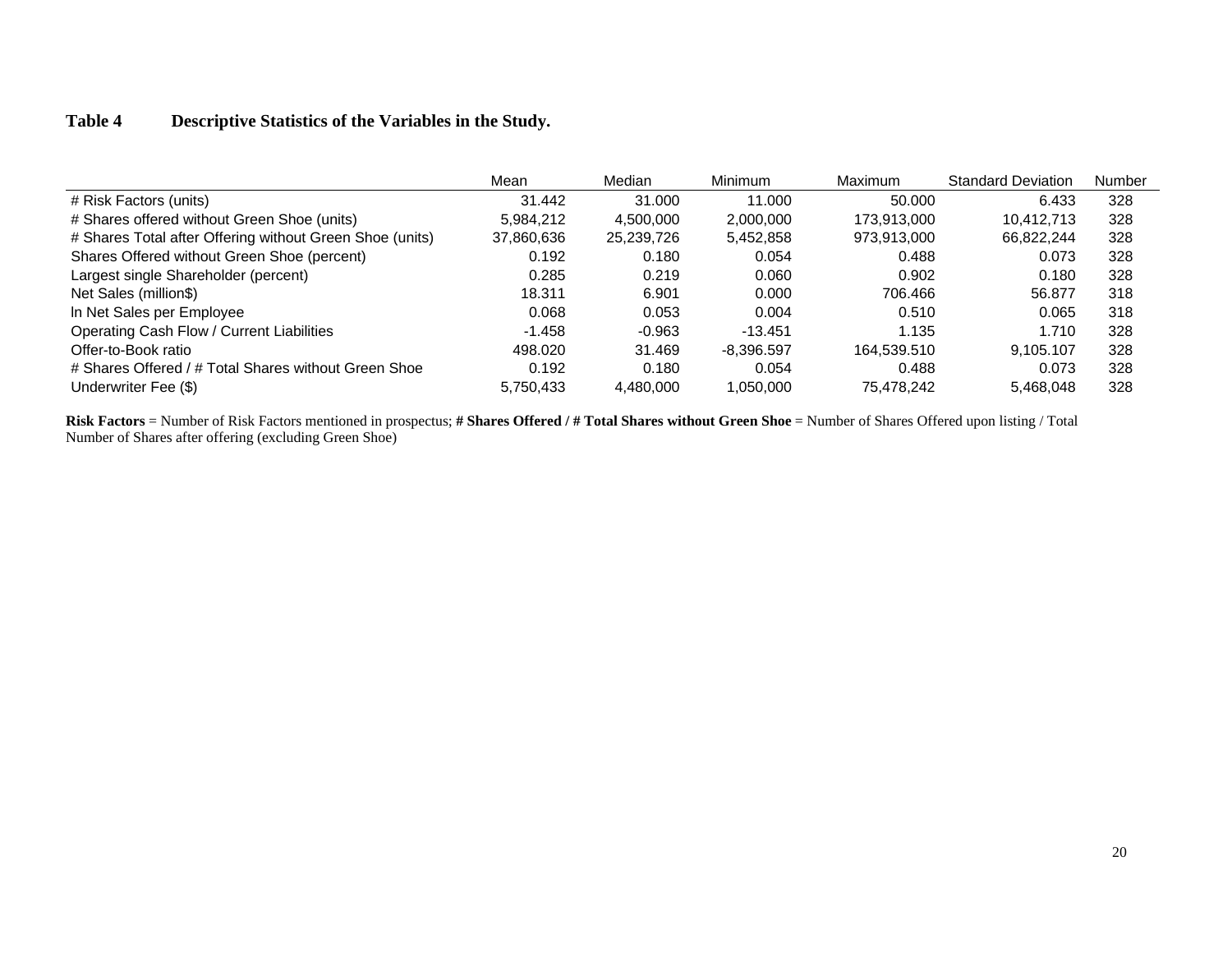## **Table 5 T-tests of Recommendations by one Type of Investment Bank compared with another Type of Investment Bank during three periods of time.**

#### **Panel A:**

|                     | Twelve months after IPO |            |        |          | Six months after IPO |            |     |          |       | Three months after IPO |     |          |  |
|---------------------|-------------------------|------------|--------|----------|----------------------|------------|-----|----------|-------|------------------------|-----|----------|--|
|                     | mean                    | std. error | #      | t-value  | mean                 | std. error | #   | t-value  | mean  | std. error             | #   | t-value  |  |
| Lead manager        | .673                    | 0.025      | 670    | 0.035    | 1.694                | 0.032      | 409 | 2.003    | 1.750 | 0.039                  | 284 | 3.285    |  |
| Co-lead manager     | .672                    | 0.018      | 299. ا |          | 1.620                | 0.021      | 771 |          | 1.606 | 0.024                  | 554 |          |  |
| Lead manager        | .673                    | 0.025      | 670    | $-2.810$ | 1.694                | 0.032      | 409 | $-3.970$ | 1.750 | 0.039                  | 284 | $-1.579$ |  |
| Unaffiliated        | .764                    | 0.017      | .985   |          | 1.880                | 0.032      | 551 |          | .853  | 0.054                  | 177 |          |  |
| Co-lead manager     | .672                    | 0.018      | .299   | $-3.634$ | 1.620                | 0.021      | 771 | $-7.027$ | .606  | 0.024                  | 554 | -4.725   |  |
| <b>Unaffiliated</b> | .764                    | 0.017      | .985   |          | 0.880                | 0.032      | 551 |          | .853  | 0.054                  | 177 |          |  |

**Panel B** (analyst recommendations within twelve months after IPO)**:**

|                        | <b>Recommendations in 1999</b> |            |     |          | <b>Recommendations in 2000</b> |            |      |          | <b>Recommendations in 2001</b> |            |     |          |
|------------------------|--------------------------------|------------|-----|----------|--------------------------------|------------|------|----------|--------------------------------|------------|-----|----------|
|                        | mean                           | std. error | #   | t-value  | mean                           | std. error | #    | t-value  | mean                           | std. error | #   | t-value  |
| Lead manager           | 1.780                          | 0.049      | 191 | 1.335    | 1.596                          | 0.030      | 426  | $-0.937$ | .936                           | 0.119      | 47  | 0.582    |
| <b>Co-lead manager</b> | 1.707                          | 0.030      | 392 |          | 1.633                          | 0.023      | 781  |          | .855                           | 0.076      | 110 |          |
| Lead manager           | 1.780                          | 0.049      | 191 | $-2.263$ | 1.596                          | 0.030      | 426  | $-2.396$ | .936                           | 0.119      | 47  | 0.048    |
| Unaffiliated           | 1.926                          | 0.038      | 404 |          | 1.691                          | 0.020      | .343 |          | .930                           | 0.051      | 201 |          |
| Co-lead manager        | 1.707                          | 0.030      | 392 | $-4.546$ | 1.633                          | 0.023      | 781  | $-1.833$ | .855                           | 0.076      | 110 | $-0.850$ |
| <b>Unaffiliated</b>    | 1.926                          | 0.038      | 404 |          | 1.691                          | 0.020      | .343 |          | .930                           | 0.051      | 201 |          |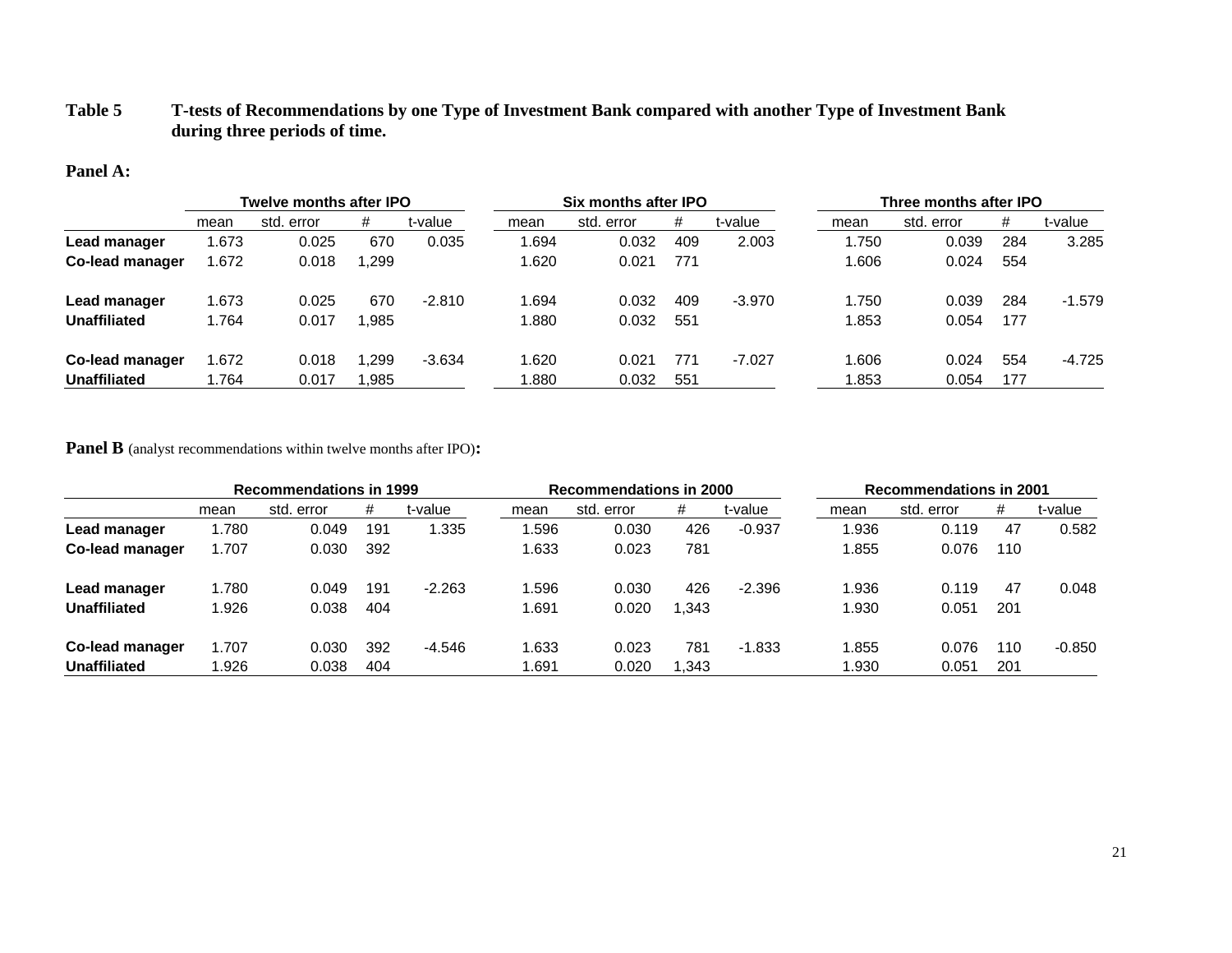# **Table 6 T-tests of Recommendations of each Type of Investment Bank and High an Low Prestige for three periods of time.**

#### **Panel A:**

|                          | Twelve months after IPO |            |       |          |       | Six months after IPO |     |          |       | Three months after IPO |     |          |  |
|--------------------------|-------------------------|------------|-------|----------|-------|----------------------|-----|----------|-------|------------------------|-----|----------|--|
|                          | mean                    | std. error | #     | t-value  | mean  | std. error           | #   | t-value  | mean  | std. error             | #   | t-value  |  |
| Lead manager High        | .709                    | 0.028      | 564   | 3.288    | .753  | 0.036                | 332 | 3.847    | 1.820 | 0.043                  | 233 | 3.901    |  |
| Lead manager Low         | .481                    | 0.057      | 106   |          | 1.442 | 0.068                | 77  |          | ∣.431 | 0.085                  | 51  |          |  |
| Co-lead manager High     | .701                    | 0.027      | 488   | 1.233    | .658  | 0.032                | 307 | .474     | 1.671 | 0.035                  | 240 | 2.355    |  |
| Co-lead manager Low      | .655                    | 0.024      | 811   |          | .595  | 0.028                | 464 |          | .557  | 0.032                  | 314 |          |  |
| <b>Unaffiliated High</b> | .715                    | 0.034      | 513   | $-1.721$ | .786  | 0.064                | 145 | $-1.732$ | 1.706 | 0.085                  | 51  | $-1.751$ |  |
| <b>Unaffiliated Low</b>  | .781                    | 0.019      | l.472 |          | 1.914 | 0.038                | 406 |          | 1.913 | 0.067                  | 126 |          |  |

## **Panel B** (analyst recommendations within twelve months after IPO)**:**

|                            |      | 1999       |     |          |       | 2000       |     |          |       | 2001       |     |          |  |  |  |
|----------------------------|------|------------|-----|----------|-------|------------|-----|----------|-------|------------|-----|----------|--|--|--|
|                            | mean | std. error | #   | t-value  | mean  | std. error | #   | t-value  | mean  | std. error | #   | t-value  |  |  |  |
| Lead manager High          | .829 | 0.053      | 158 | 2.190    | .625  | 0.033      | 360 | 2.252    | 1.976 | 0.130      | 42  | 0.971    |  |  |  |
| Lead manager Low           | .545 | 0.124      | 33  |          | 1.439 | 0.065      | 66  |          | 1.600 | 0.245      | 5   |          |  |  |  |
| Co-lead manager High       | .781 | 0.040      | 187 | 2.379    | .625  | 0.038      | 256 | $-0.224$ | 1.848 | 0.131      | 33  | $-0.052$ |  |  |  |
| <b>Co-lead manager Low</b> | .639 | 0.044      | 205 |          | 1.636 | 0.030      | 525 |          | 1.857 | 0.094      | 77  |          |  |  |  |
| <b>Unaffiliated High</b>   | .816 | 0.073      | 98  | $-1.652$ | .663  | 0.043      | 350 | $-0.829$ | 1.821 | 0.089      | 56  | $-1.327$ |  |  |  |
| <b>Unaffiliated Low</b>    | .961 | 0.044      | 306 |          | 1.701 | 0.023      | 993 |          | 1.972 | 0.062      | 145 |          |  |  |  |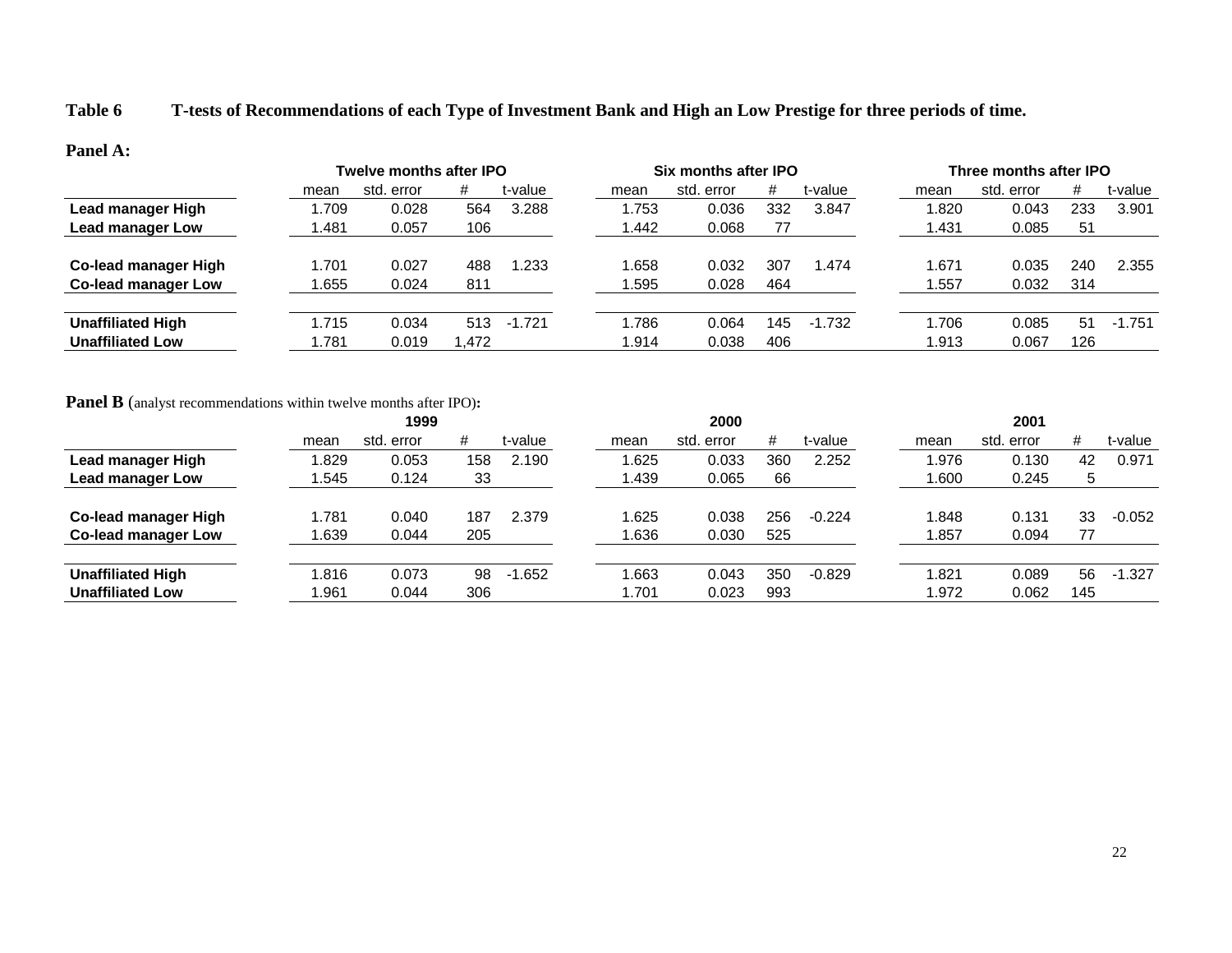| Recommendation                                   | 12 months       | 6 months          | 3 months          |
|--------------------------------------------------|-----------------|-------------------|-------------------|
| Largest Single Shareholder                       | $-0.069$        | $-0.090$          | ***<br>$-0.393**$ |
|                                                  | $-0.826$        | $-0.778$          | $-2.773$          |
| Ln Number of Risk Factors                        | 0.046           | $-0.065$          | $-0.093$          |
|                                                  | 0.713           | $-0.746$          | $-0.881$          |
| Ln Net Sales per Employee                        | $-0.211$        | 0.067             | $-0.094$          |
|                                                  | $-0.816$        | 0.185             | $-0.234$          |
| <b>OCF / Current Liabilities</b>                 | 0.022           | $-0.024$          | 0.010             |
|                                                  | 1.126           | $-0.884$          | 0.300             |
| Ln Net Sales                                     | $***$<br>0.056  | 0.049             | 0.039             |
|                                                  | 2.528           | 1.534             | 1.002             |
| Offered Shares / Total Shares (excl. Green Shoe) | ***<br>$-0.617$ | ***<br>$-1.324$   | ***<br>$-1.364$   |
|                                                  | $-3.392$        | $-5.223$          | $-4.503$          |
| NASDAQ (30 days average around RCM date)         | ***<br>$-0.150$ | ***<br>$-0.134$   | ***<br>$-0.122$   |
|                                                  | $-9.916$        | $-6.118$          | -4.566            |
| Co-lead Manager                                  | $-0.010$        | $***$<br>$-0.096$ | ***<br>$-0.166$   |
|                                                  | $-0.299$        | $-2.407$          | $-3.717$          |
| Unaffiliated Investment Bank                     | ***<br>0.087    | ***<br>0.151      | 0.065             |
|                                                  | 2.796           | 3.529             | 1.105             |
| Constant                                         | 1.175           | 1.746             | 2.143             |
|                                                  | 2.679           | 2.826             | 2.806             |
| # of Observations                                | 3,926           | 1,719             | 1,009             |
| R-squared                                        | 0.037           | 0.073             | 0.079             |

# **Table 7 OLS Regressions with Analyst Recommendations as Dependent Variable.**

t statistics in *italics*

\* significant at 10%; \*\* significant at 5%; \*\*\* significant at 1%